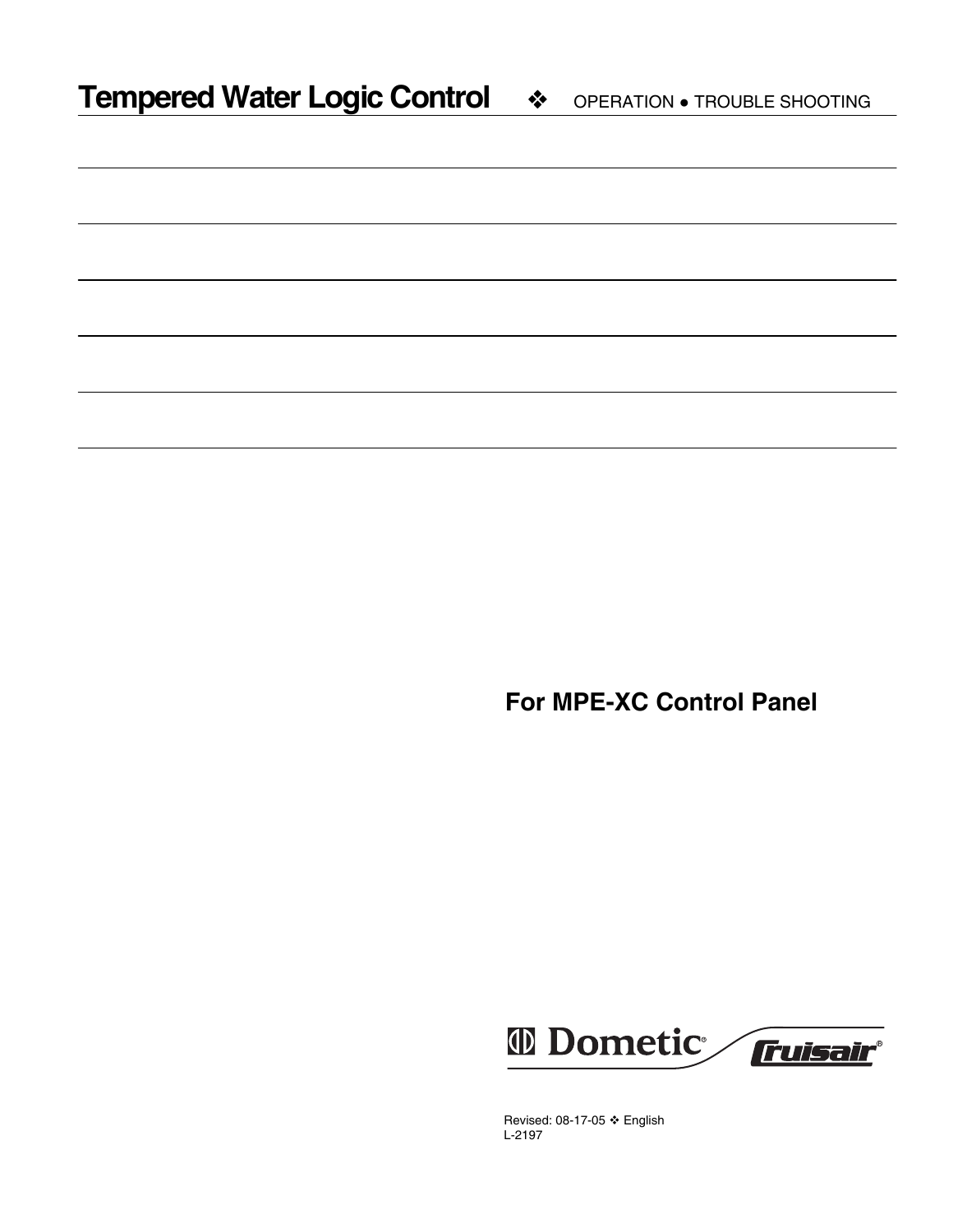## **\*\*\* IMPORTANT NOTICE \*\*\***

## **Chiller board replacement**

On multiple chiller units systems with more than one chiller boards networked together, if a defective board is replaced by a new board, you will need to know if the new chiller board is compatible with the other chiller boards. Read the instruction sheet that comes with the replacement board to determine if your board is compatible with the others. Also, you will need to initialize the boards again after the new board is connect to the system. Follow the steps below to initialize the boards.

## **EPROM chip replacement**

On multiple chiller units systems with more than one chiller boards networked together, if an EPROM chip is being replaced on any chiller boards, you will need to **initialize the boards** again after the new EPROM is inserted on the board. Follow the same steps above to initialize the boards.

Notice that the software version number should be written on the EPROM chip. You may run into a situation where you are installing a new chiller board or replacing an EPROM chip, in which the EPROM on the new chiller board or the new EPROM you are installing has a different software version number than the other EPROMs on the other chiller boards. Different software versions running on a multiple chiller boards system may cause the chiller display keypad to display non-meaningful text due to some earlier software versions that are not compatible with some later software versions. Read the instruction sheet that comes with the EPROM chip replacement to determine if the new EPROM's software version is compatible with the others.

## **Initializing chiller boards**

Follow the steps below:

- on each chiller board, make sure both network indicator lights are on
- plug the display keypad to the board you want to designate as chiller board 1
- with the keypad, go to the **Main** menu screen, then scroll down to **Initialize Setup**, push Enter, which will bring you to the Initialize Setup menu screen. Then scroll down to **Initialize** and push Enter to initialize the boards. This will take a few seconds and the word **Wait** will appear. Then the word will change to **Net OK**, which means the boards are initialized correctly. Also, the top line of this screen indicates how many chiller boards the control system has detected. If the system does not detect all the chiller boards that are networked together, then there is a network problem.
- push Back to back out of this screen

## **Common input sensors**

For sensors that are common to the chiller system, such as common loop water supply temperature sensor, common sea water in temperature sensor, common immersion heater loop water temperature sensor, loop water pressure transducer, sea water pressure transducer, sea water pump current transducer, and loop water pump current transducer, they would usually be connected to a **12 lug removable terminal strip** on chiller 1 board. If chiller 1 board is defective, these sensors can be reconnected to the same terminal position on the next available board, so the system can still monitors these sensors.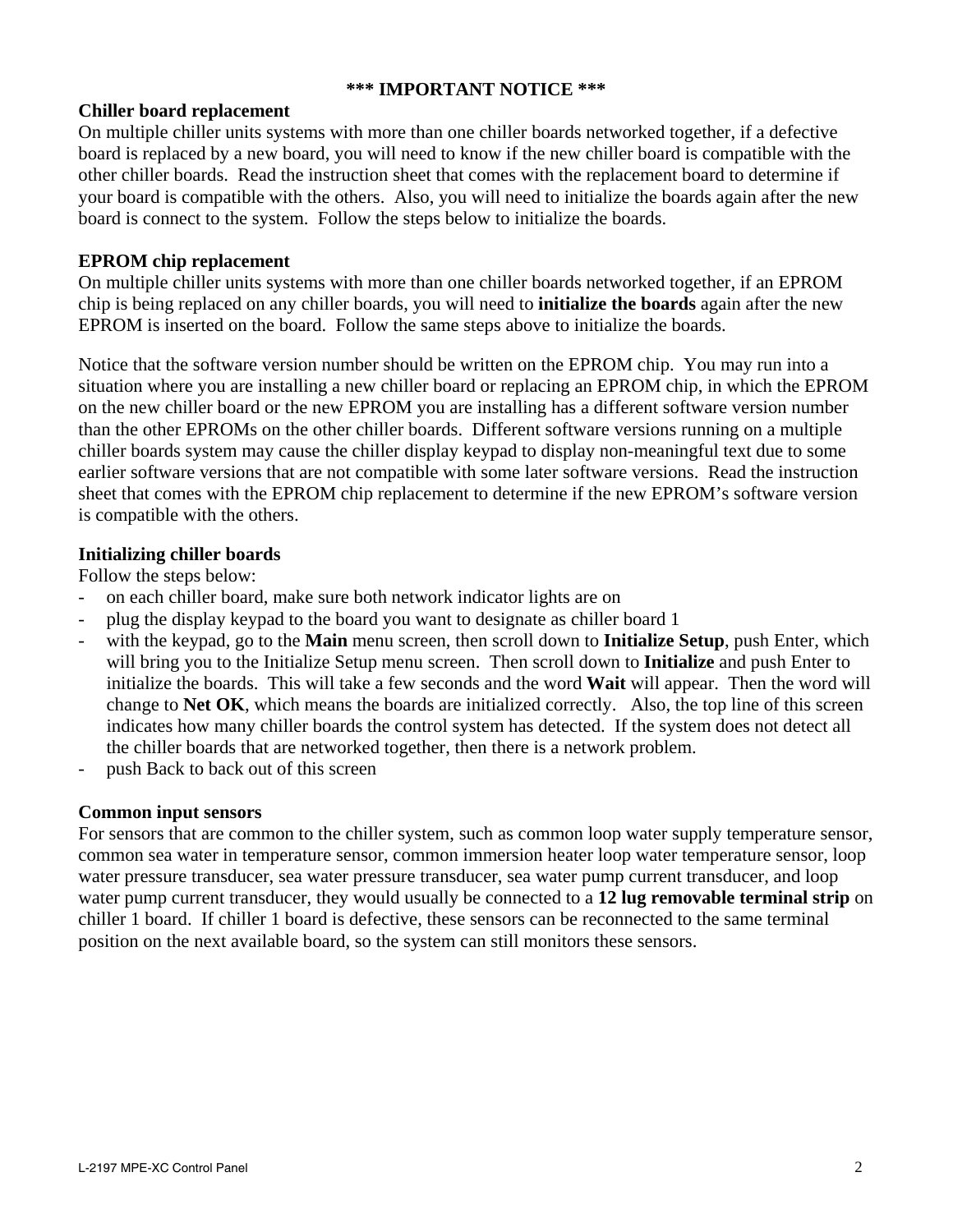

#### **Display Keypad Features**

The keypad display consist of 4 buttons, 3 indicator lights, an alarm buzzer, and a screen brightness adjustment.

**Cool light** turns on when the system is in the cool mode.

**Heat light** turns on when the system is in the heat mode.

When the system is in the Off mode, the Heat and Cool lights will be off.

**Fault light** and the **alarm buzzer** will turn on when there is a system fault.

The **Up and Down buttons** are use for scrolling through items within a particular menu screen or screen, for changing parameter values within the Parameter Setting menu, and for changing a particular setting.

The **Enter button** is use for selecting an item, advancing to another menu screen or screen, advancing to another chiller unit's information within a particular menu screen, and saving a particular setting after it has been changed.

The **Back button** is use for returning back to the previous screen condition or previous screen and to back out of what you are currently doing.

**Basic System Interaction with the Display Keypad** (refer to the following figures of display menu screen for the following explanation)

The system has 5 modes of operation: **Off, Cool, Heat, Reverse Cycle/Heaters, and Heaters Only**. To activate a particular mode, go to the Main Menu Screen and select the mode desired.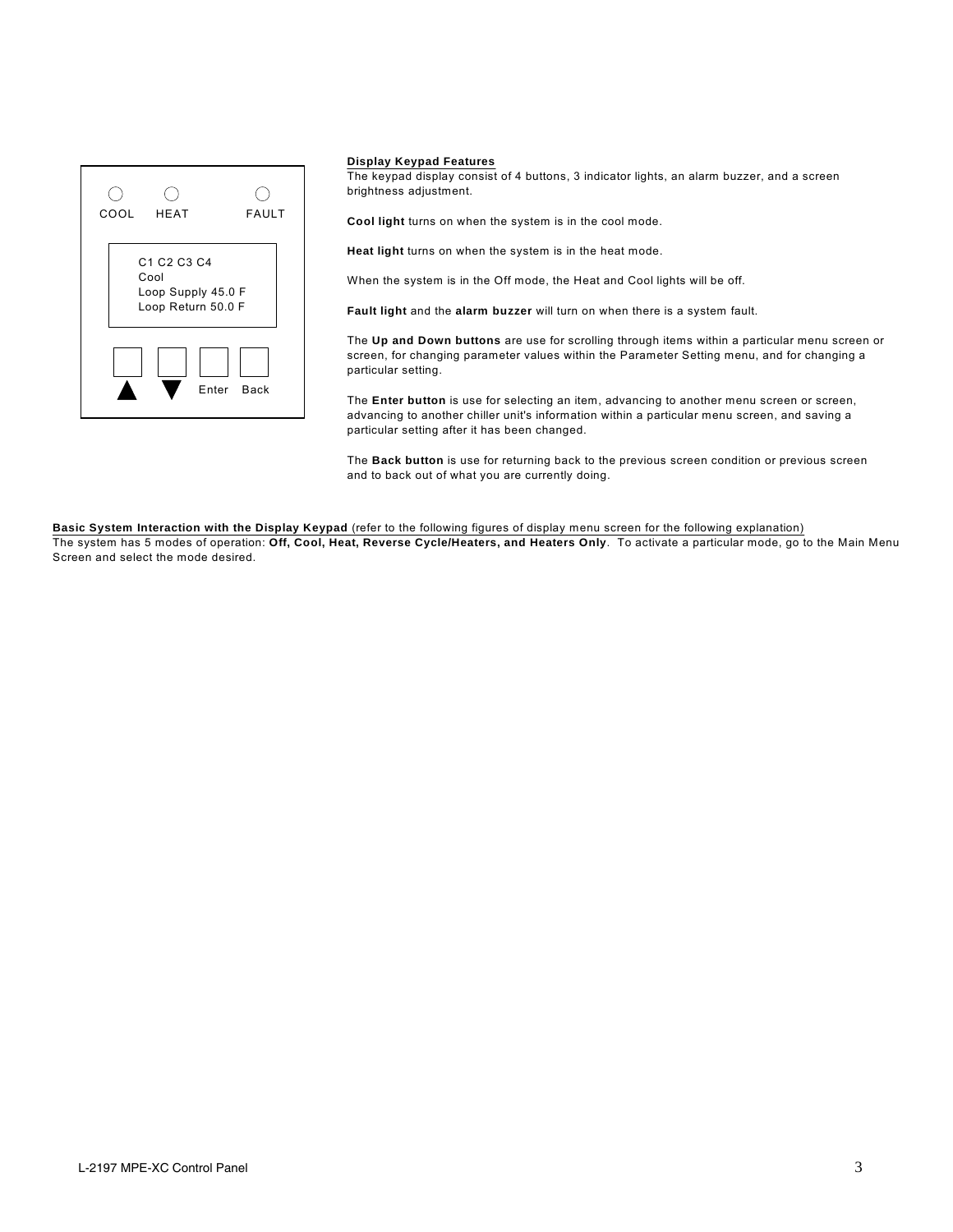#### 1 Chiller Unit System



Only one display keypad can be hooked up to a chiller board. A keypad is capable of monitoringand accessing information from the chiller unit.

Another way to monitor the chiller system locally is to connect a computer directly to any chillerboard and install the remote monitoring software to the local computer.

#### **Remote monitoring of the chiller system via phone line, computer, and modem connection:**

The chiller system has remote monitoring capabilities, which allows the user or a servicetechnician to monitor the chiller system remotely or offsite utilizing a phone line and a computer equipped with an internal modem. You will need to obtain a standard external modem and connect it directly to the chiller board as shown above. Connect a phone line to the modem. On the remote/offsite computer, connect a phone line to the internal modem of the computer, and install the remote monitoring software to the computer.

The remote monitoring software can be obtained by calling Dometic Corporation -Cruisair at 804-746-1313. Then the software can be emailed to you.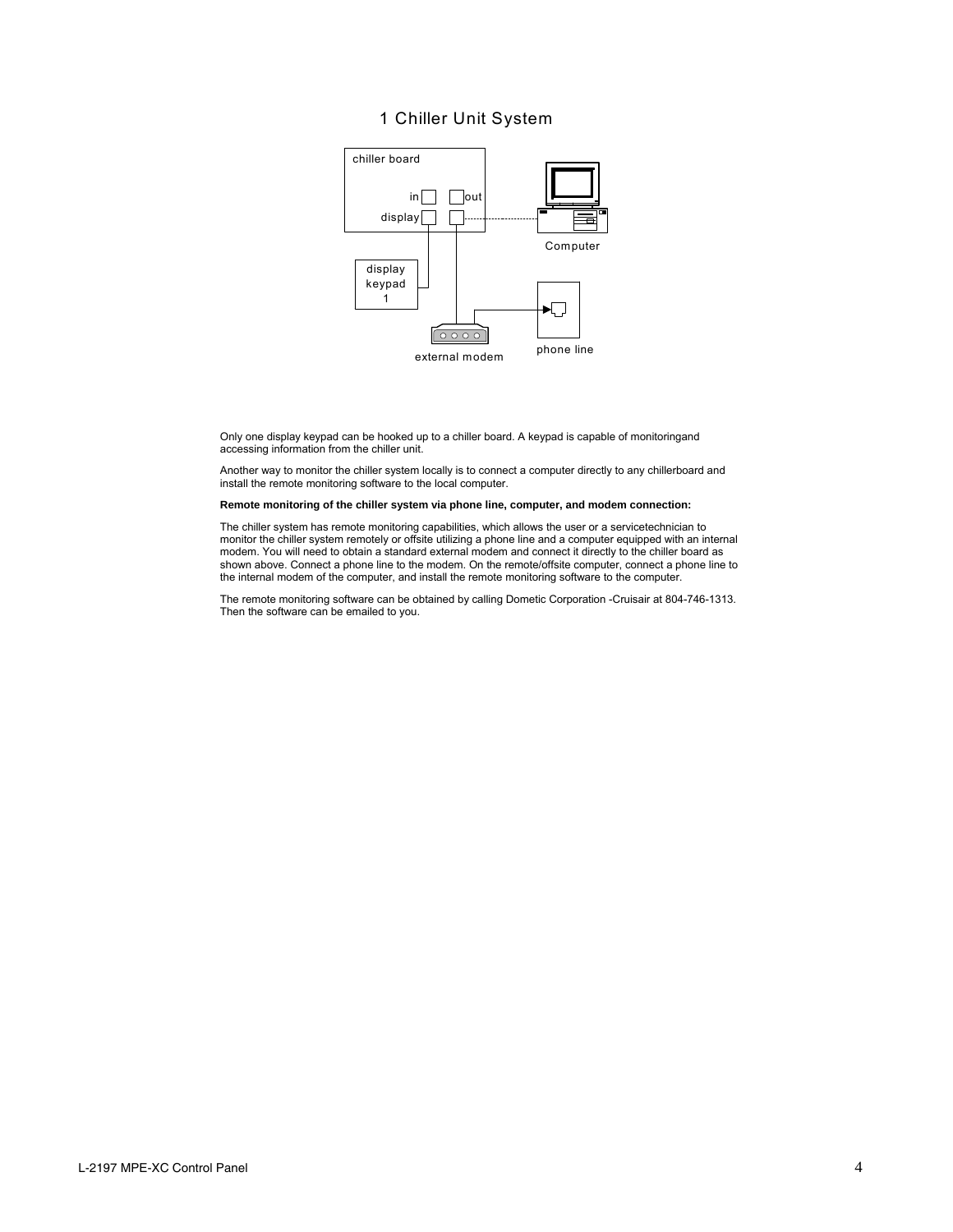

## Chiller Board Network Configuration for 2 Chiller Units System

Chiller Board Network Configuration for 3 Chiller Units System

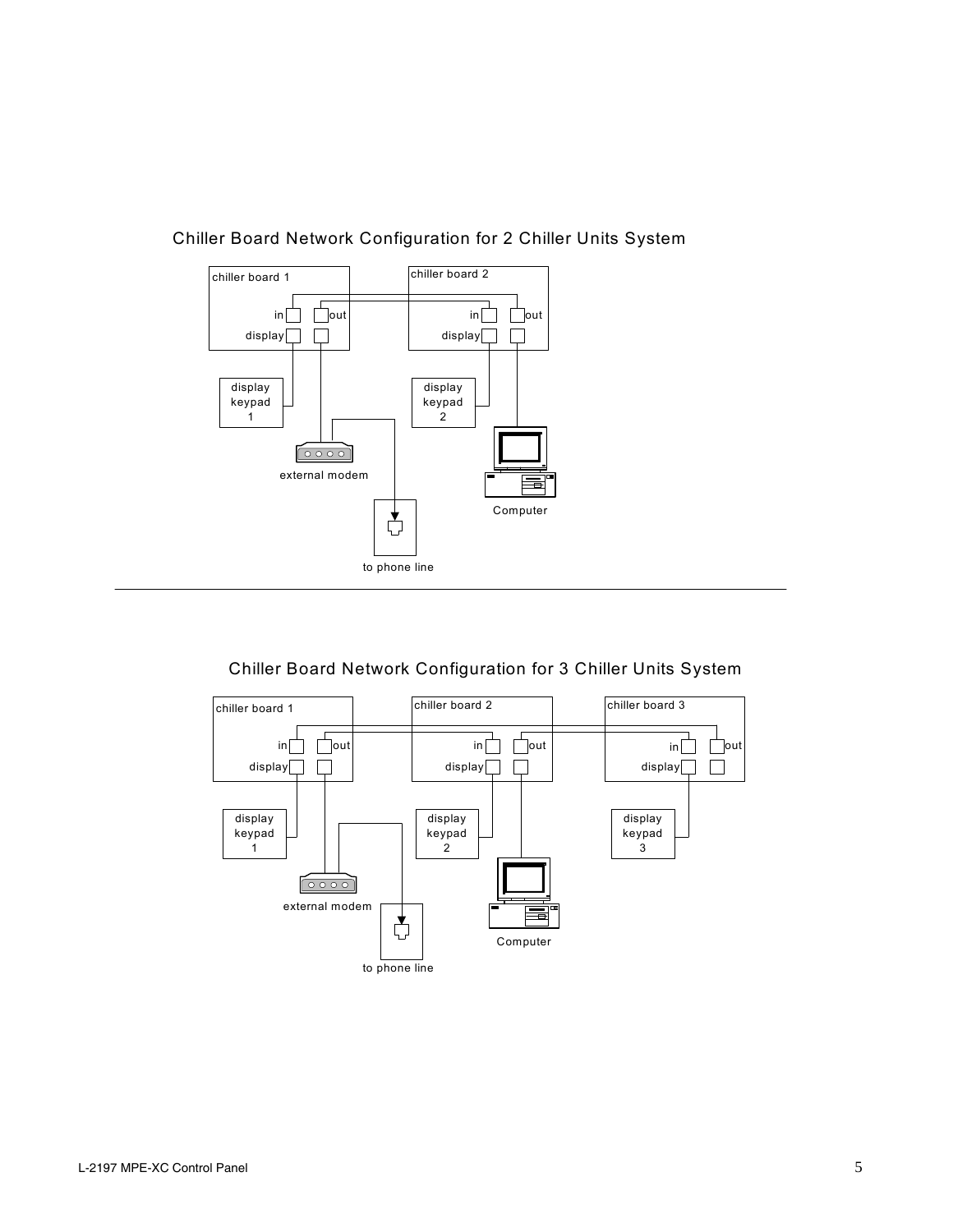

## Chiller Board Network Configuration for 4 Chiller Units System

Chiller Board Network Configuration for 5 Chiller Units System

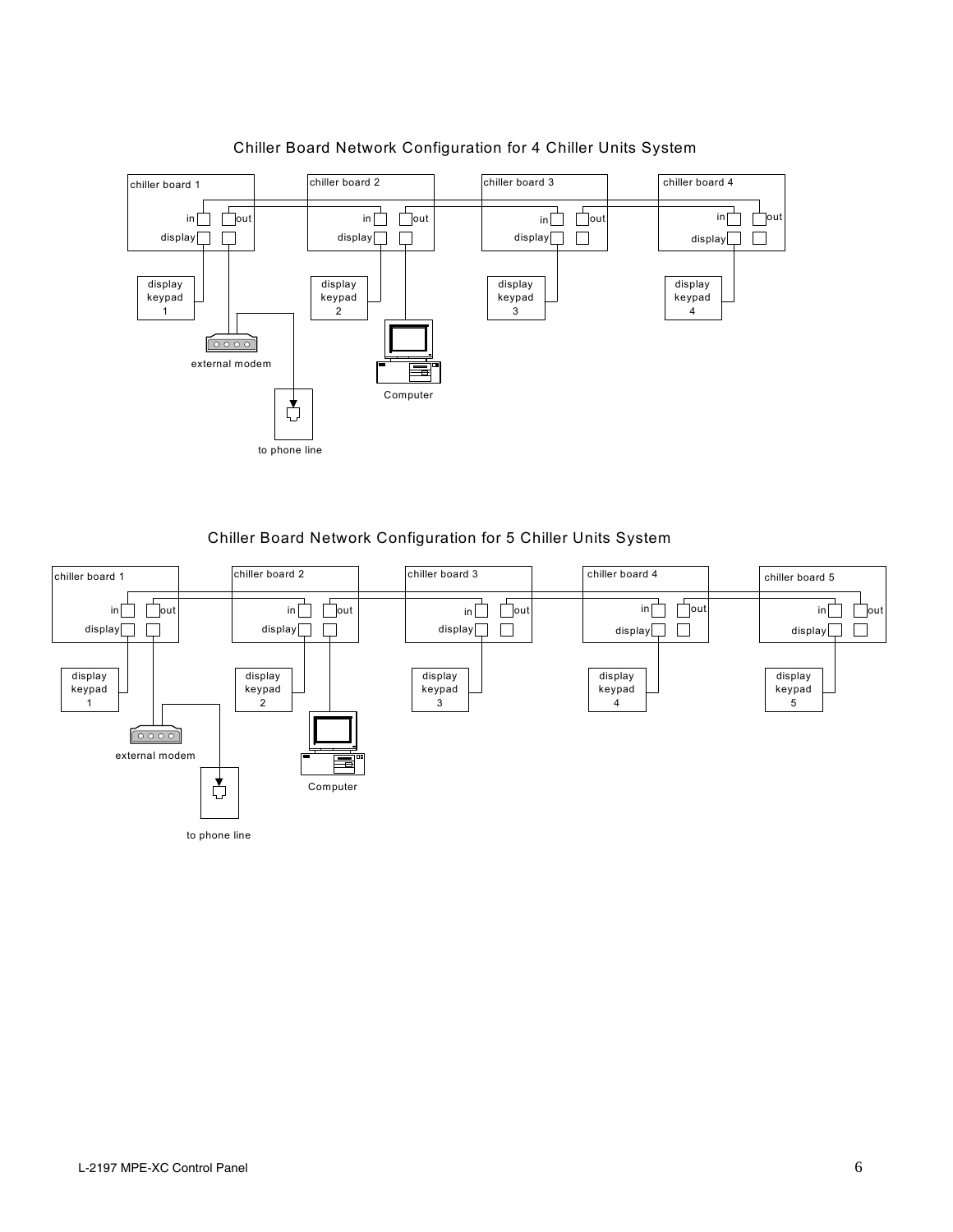#### Chiller Board Network Configuration for 6 Chiller Units System



As shown above, the chiller boards are networked in a ring configuration. Only one display keypad can be hooked up to a chiller board. Therefore, 6 display keypads can be hooked up a 6 chiller units system, as shown. At least one keypad is required to be connected to the system in order to interact with the system. One keypad is capable of monitoring and accessing information from and controlling all the chiller units. Additional keypad hook up is optional. If multiple keypads are connected to the system, each keypad will operate independently. You can manipulate a keypad to display a particular information screen and this change will not affect the other keypads. You can go to any one of the keypad to interact with the system.

Another way to monitor the chiller system locally is to connect a computer directly to any chiller board and install the remote monitoring software to the local computer.

**Note:** On a multiple chiller units control panel, the chiller boards has been connected in a network and initialized in a numerical order as shown above, and a keypad will be connected to chiller board 1. If a defective chiller board is replaced by a new chiller board, the chiller system must be re-initialize.

#### **Remote monitoring of the chiller system via phone line, computer, and modem connection:**

The chiller system has remote monitoring capabilities, which allows the user or a service technician to monitor the chiller system remotely or offsite utilizing a phone line and a computer equipped with an internal modem. You will need to obtain a standard external modem and connect it directly to any chiller board (chiller board 1 prefer) as shown above. Connect a phone line to the modem. On the remote/offsite computer, connect a phone line to the internal modem of the computer, and install the remote monitoring software to the computer.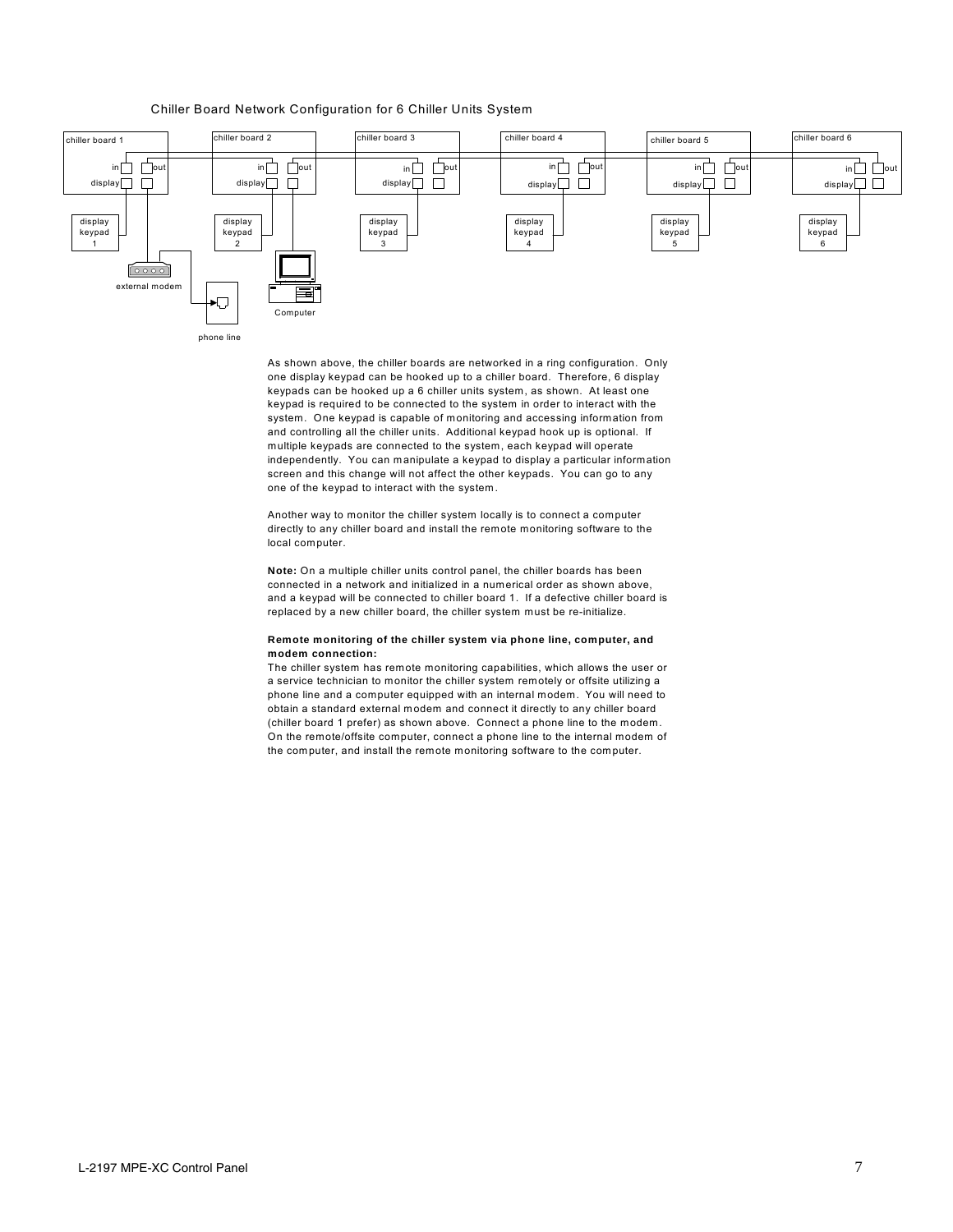## **Chiller Manager Software Instruction**

Double click on the executable file (**mdca201.exe**). A window will pop up, and it will ask you to enter the phone number and the communication port number, which you are using to communicate to the chiller control system. See below for further instructions.

## **On-board/local monitoring**

For on-board/local monitoring, the on-board computer should be connected directly to the chiller control system via a serial cable and adapters, see chiller control panel operation manual. Once the Chiller Manager software is executed, a window will be displayed asking you to enter in the remote site's phone number and the local computer's serial communication port or the computer's modem communication port. Leave the phone number field blank, since you are not communicating through a modem. You only need to enter in the communication port number (example 1,2,3, or 4, etc.), which the serial cable is connected to. Do not enter in the computer's modem communication port number. Then click OK. The chiller manager screen (simulation of a control display keypad) will be displayed. After 10 seconds the chiller system information will be displayed on the screen. If no information is displayed, then there are possibilities that there is a bad connection of the serial cable, the RJ12 to 9 pin adapter, or the chiller board's serial port connector, etc. You may also try to cycle power to the chiller control panel and execute this remote monitoring software again. If a non-existing port number is entered in, then you will get a port error message.

## **Remote site monitoring**

For remote site monitoring, an external modem should be connected to the chiller control system via a serial cable and adapters, and a dedicated phone line is connected to this modem. Also, a dedicated phone line should be connected to the modem of your local computer, which you will use to monitor the chiller system, see chiller control panel operation manual. Before executing the Chiller Manager software, turn power off to the chiller control system, and turn power on to the external modem that is connected to the chiller board. Then turn power back on to the chiller control system. Turning power on to the chiller control system and the modem at the same is fine. Then execute the Chiller Manager software. A window will be displayed asking you to enter in the remote site's phone number and the local computer's serial communication port or the computer's modem communication port. You will need to enter in the remote site's phone number (including dashes) you are dialing to. Also, enter in the computer's modem communication port number (example 1,2,3, or 4, etc.) that your computer's modem is assigned to. Then click OK. The chiller manager screen (simulation of a control display keypad) will be displayed. After communication is established, the chiller system information will be displayed on the screen. If no information is displayed, then there are possibilities that the modem is defective or there is a bad connection of the serial cable, the RJ12 to 25 pin adapter, the modems, or the chiller board's serial port connector, etc. If a non-existing port number is entered in, then you will get a port error message.

## **Notes**

With the computer running Windows 98 operating system, to find out which communication port number your computer's modem is assigned to, click the Start button on the lower left hand corner of the screen, then move the cursor up to highlight Settings. Then move the cursor to the right to highlight Control Panel and click on it to display the Control Panel screen. Then find the Modems icon in the Control Panel screen and double click on it. A list of available modems will be displayed, then highlight the one you use and click the Properties button, and its communication port number will be displayed, such as COM1, COM2, or COM3, etc.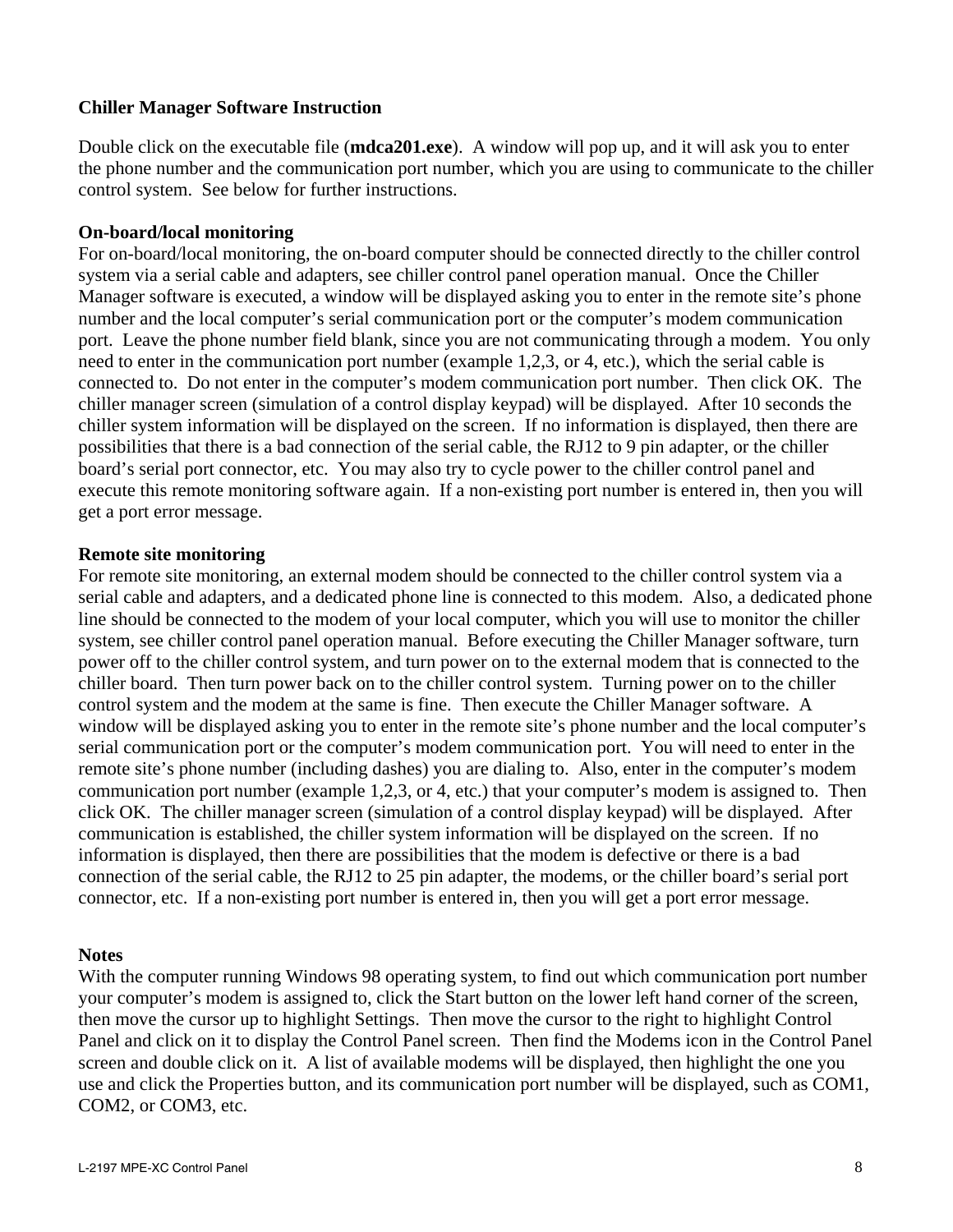To find out the available communication port numbers your computer have, click the Start button on the lower left hand corner of the screen, then move the cursor up to highlight Settings. Then move the cursor to the right to highlight Control Panel and click on it to display the Control Panel screen. Then find the System icon in the Control Panel screen and double click on it. Click the Hardware tab and then click Device Manager. Within the Device Manager Screen, move the cursor down and double click on Ports (COM & LTP) and a list of communication ports will be displayed, such as COM1, COM2, or COM3, etc.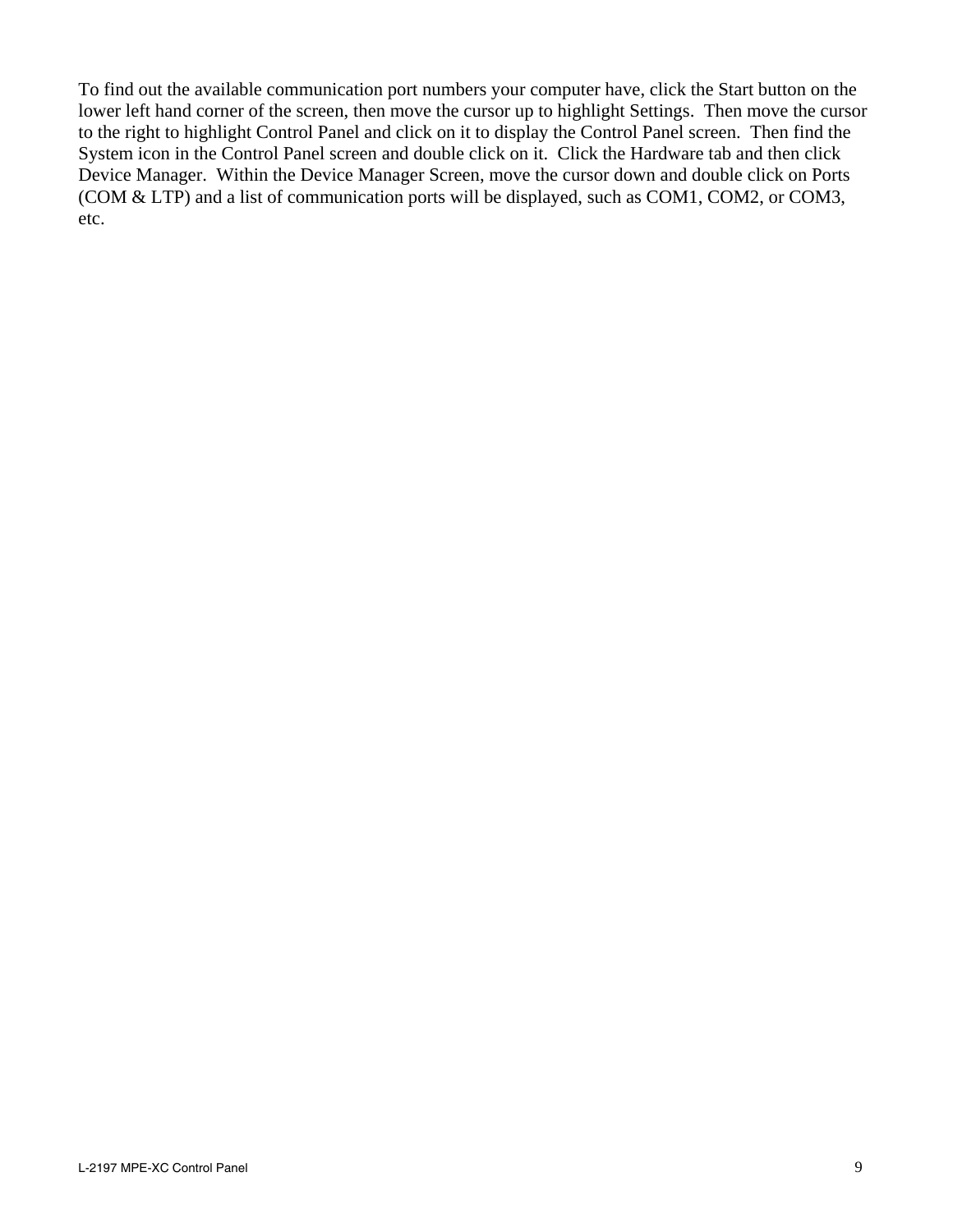



LOCAL SITE (Vessel)

Figure 2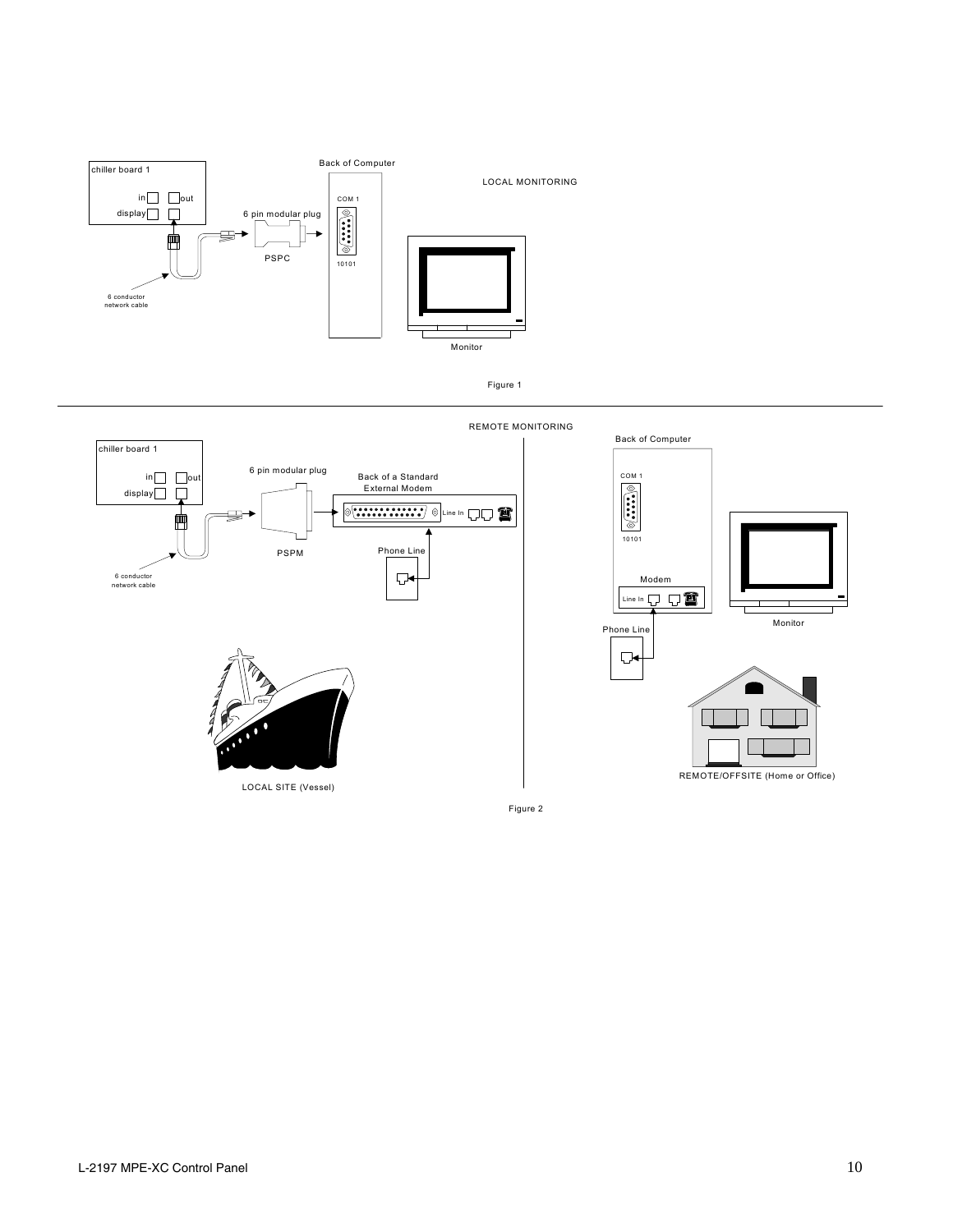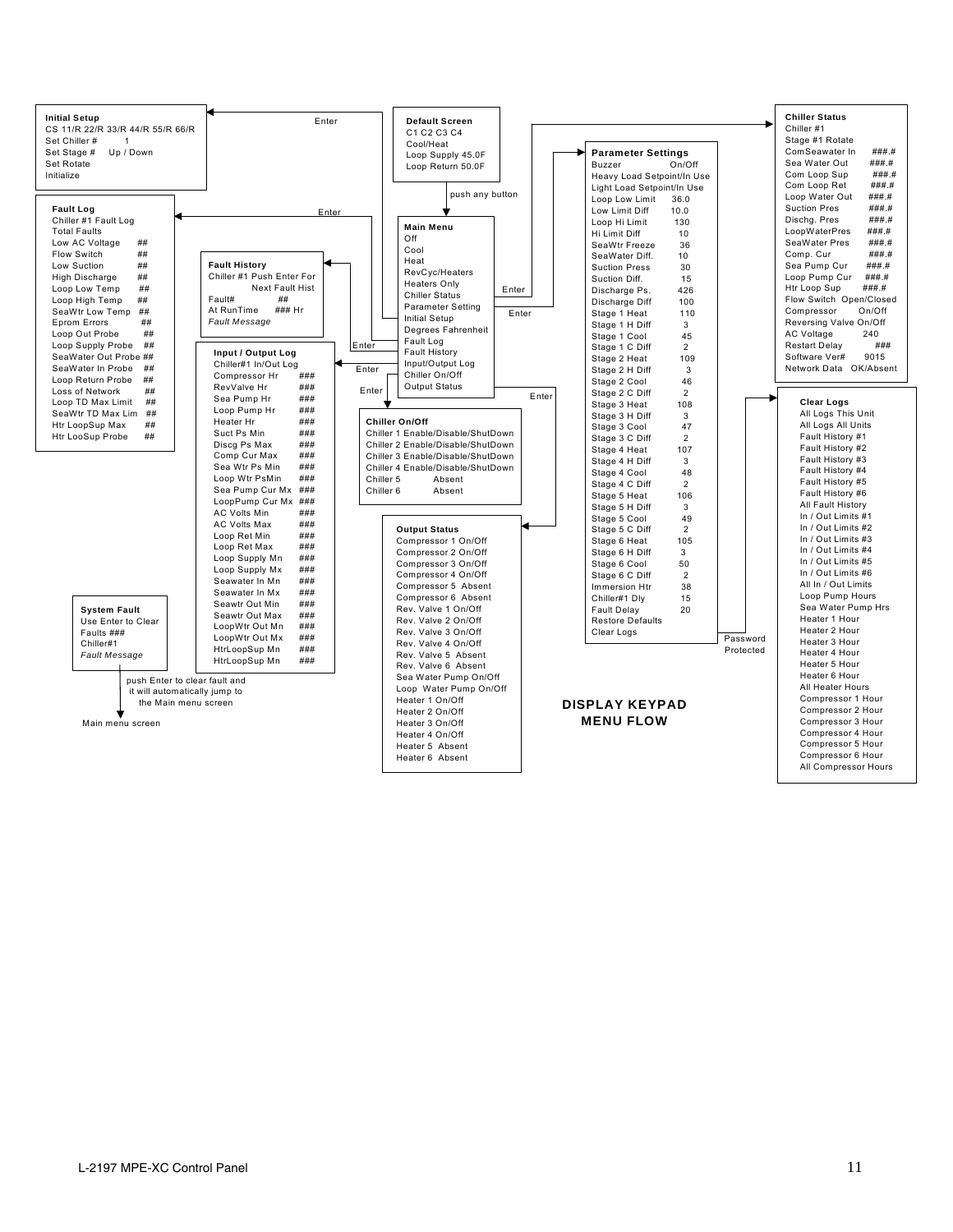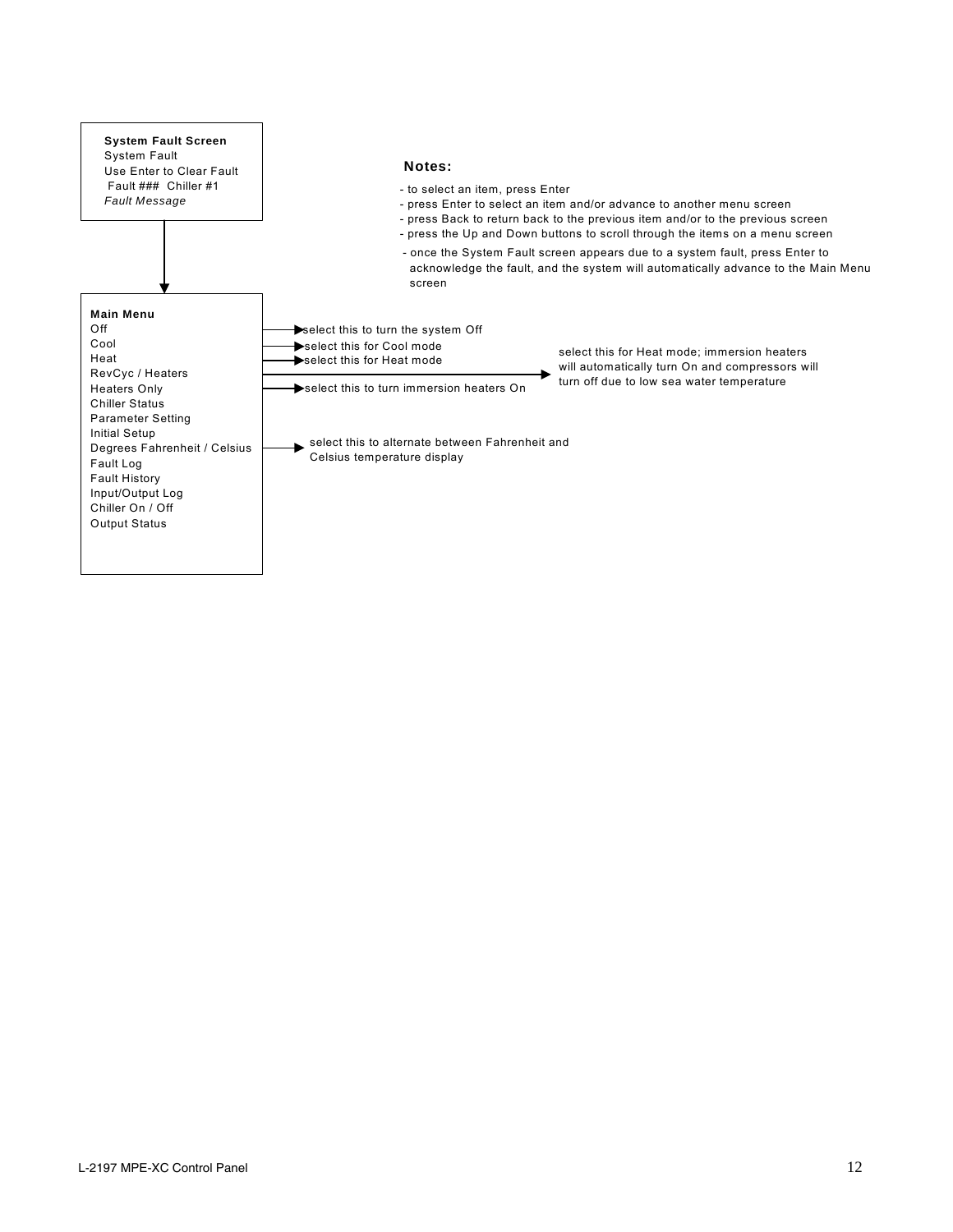| <b>Chiller Status</b><br>Chiller #1<br>Stage #1 Rotate<br>ComSeawater In<br>###.#<br>Sea Water Out<br>###.#<br>###.#<br>Com Loop Sup<br>Com Loop Ret<br>###.#<br>Loop Water Out<br>###.#<br><b>Suction Pres</b><br>Open/Closed<br>###.#<br>Dischg. Pres<br>###.#<br>LoopWaterPres<br>###.#<br>SeaWater Pres<br>Comp. Cur<br>###.#<br>Sea Pump Cur<br>###.#<br>###.#<br>Loop Pump Cur<br>Htr Loop Sup<br>###.#<br>Flow Switch Open/Closed<br>Compressor<br>On/Off<br>Reversing Valve On/Off<br>AC Voltage<br>240<br><b>Restart Delay</b><br>###<br>Software Ver#<br>9015<br>Network Data OK/Absent | $\blacktriangleright$ indicate which chiller, press Enter for next chiller's status<br>indicate which temperature stage the chiller is in, and if it is set to rotate for not<br>common sea water in temperature<br>$\blacktriangleright$ sea water out temperature<br>common loop water supply temperature<br>common loop water return temperature<br>$\blacktriangleright$ loop water out temperature<br>$\blacktriangleright$ suction pressure switch status<br>Sischarge pressure switch status<br>loop water pressure<br>$\blacktriangleright$ sea water pressure<br>compressor current<br>▸<br>$\rightarrow$ sea water pump current<br>loop water pump current<br>⋗<br>immersion heater loop water supply temperature<br>▸<br>compressor restart delay counter<br>software version number<br>Ð                                                                                                                                                                                                                                                                                                                                                                                                                                                                                                                                                                                                                                       |  |  |
|---------------------------------------------------------------------------------------------------------------------------------------------------------------------------------------------------------------------------------------------------------------------------------------------------------------------------------------------------------------------------------------------------------------------------------------------------------------------------------------------------------------------------------------------------------------------------------------------------|--------------------------------------------------------------------------------------------------------------------------------------------------------------------------------------------------------------------------------------------------------------------------------------------------------------------------------------------------------------------------------------------------------------------------------------------------------------------------------------------------------------------------------------------------------------------------------------------------------------------------------------------------------------------------------------------------------------------------------------------------------------------------------------------------------------------------------------------------------------------------------------------------------------------------------------------------------------------------------------------------------------------------------------------------------------------------------------------------------------------------------------------------------------------------------------------------------------------------------------------------------------------------------------------------------------------------------------------------------------------------------------------------------------------------------------------|--|--|
| indicate which chiller the log<br>information belongs to,<br>press Enter to go to the next<br>chiller                                                                                                                                                                                                                                                                                                                                                                                                                                                                                             | <b>Fault Log</b><br>number of occurrences<br>Chiller #1 Fault Log<br><b>Total Faults</b><br>low control voltage fault<br>##<br>Low AC Voltage<br>low switch fault<br><b>Flow Switch</b><br>##<br>low suction pressure fault<br>Low Suction<br>##<br>▸<br>High Discharge<br>##<br>high discharge pressure fault<br>##<br>Loop Low Temp<br>loop water temperature low limit fault<br>Loop High Temp<br>##<br>$\blacktriangleright$ high loop water temperature fault<br>SeaWtr Low Temp<br>##<br>sea water temperature low limit fault<br>▸<br><b>Eprom Errors</b><br>##<br>▶<br>Eprom errors fault<br>loop water out temperature probe fault<br>Loop Out Probe<br>##<br>common loop water supply temperature probe fault<br>##<br>Loop Supply Probe<br>sea water out temperature probe fault<br>SeaWater Out Probe ##<br>SeaWater In Probe<br>##<br>$\rightarrow$ sea water in temperature probe fault<br>Loop Return Probe<br>##<br>$\blacktriangleright$ loop water in temperature probe fault<br>loss of network fault<br>##<br>Loss of Network<br>##<br>Loop TD Max Limit<br>exceeded loop water in and out maximum temperature differential fault<br>▸<br>exceeded sea water in and out maximum temperature differential fault<br>SeaWtr TD Max Lim ##<br>▸<br>Htr LoopSup Max<br>##<br>immersion heater loop water temperature high limit<br>▸<br>##<br>▶<br>immersion heater loop water temperature probe fault<br>Htr LoopSup Probe |  |  |
| Input / Output Log<br>Chiller#1 In/Out Log<br>Compress Hr<br>RevValve Hr<br>Sea Pump Hr<br>Loop Pump Hr<br>Suct Ps Min<br>Discg Ps Max<br>Comp Cur Max<br>Sea Wtr Ps Min<br>Loop Wtr PsMin<br>Sea Pump Cur Mx<br>LoopPump Cur Mx<br><b>AC Volts Min</b><br><b>AC Volts Max</b><br>Loop Ret Min<br>Loop Ret Max<br>Loop Supply Mn<br>Loop Supply Mx<br>Seawater In Mn<br>Seawater In Mx<br>Seawtr Out Min<br>Seawtr Out Max<br>LoopWtr Out Mn<br>LoopWtr Out Mx<br>HtrLoopSup Mn<br>HtrLoopSup Mx                                                                                                  | indicates which chiller; press Enter to advance to the next chiller<br>amount of hours the compressor has been on<br>amount of hours the reversing valve has been on<br>amount of hours the sea water pump has been on<br>$\blacktriangleright$ amount of hours the reversing valve has been on<br>minimum suction pressure<br>▸<br>maximum discharge pressure<br>maximum compressor current<br>minimum sea water pressure<br>▸<br>minimum loop water pressure<br>maximum sea water pump current<br>$\rightarrow$ maximum loop water pump current<br>minimum control voltage<br>maximum control voltage<br>$\blacktriangleright$ minimum loop water in temperature<br>$\blacktriangleright$ maximum loop water in temperature<br>▸.<br>minimum common loop water out temperature<br>maximum common loop water out temperature<br>$\blacktriangleright$ minimum sea water in temperature<br>$\blacktriangleright$ maximum sea water in temperature<br>▸<br>minimum sea water out temperature<br>maximum sea water out temperature<br>minimum loop water out temperature<br>maximum loop water out temperature<br>minimum immersion heater loop water supply temperature<br>▸<br>▶<br>maximum immersion heater loop water supply temperature                                                                                                                                                                                                 |  |  |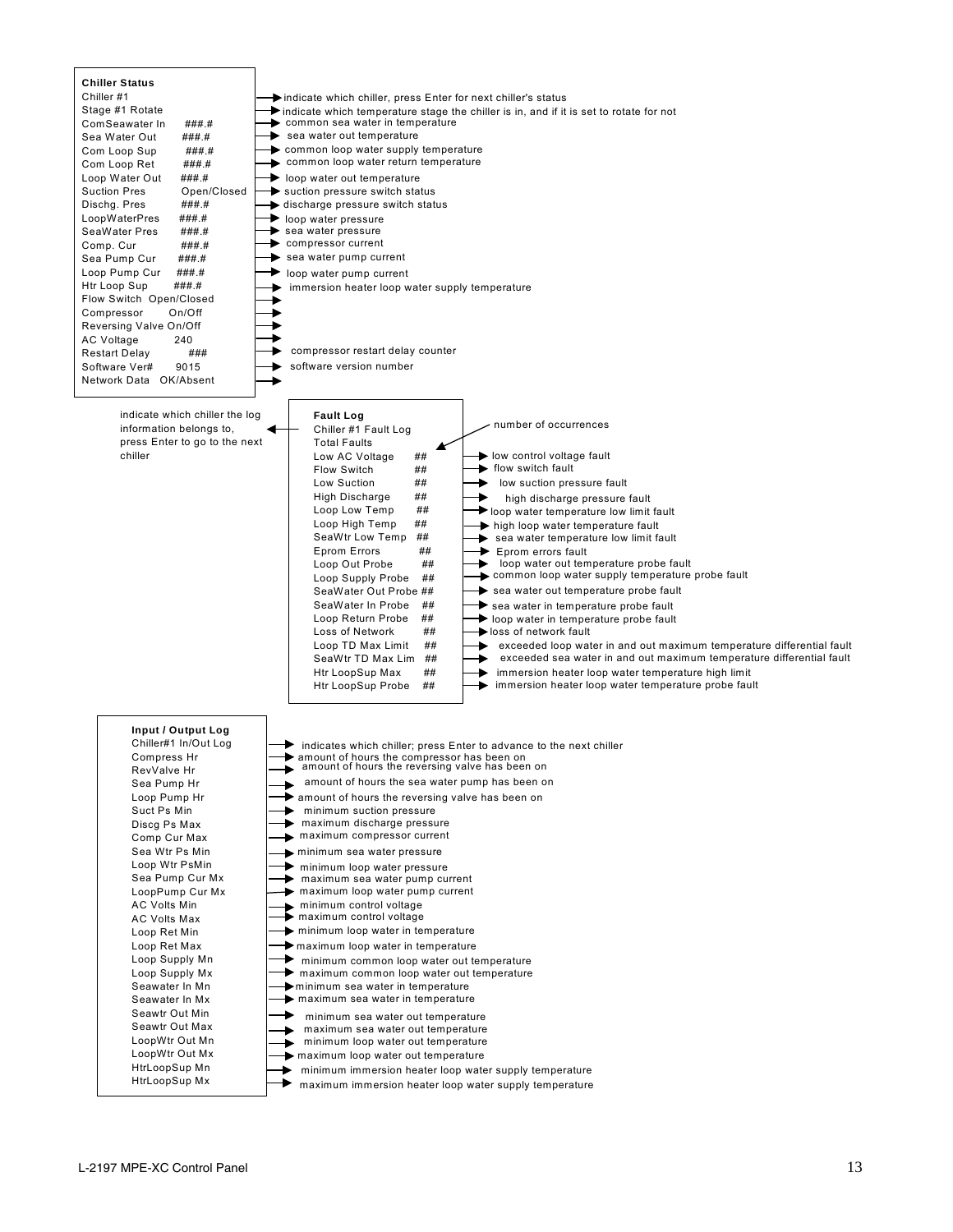



common loop water return temperature

Loop Return 50.0F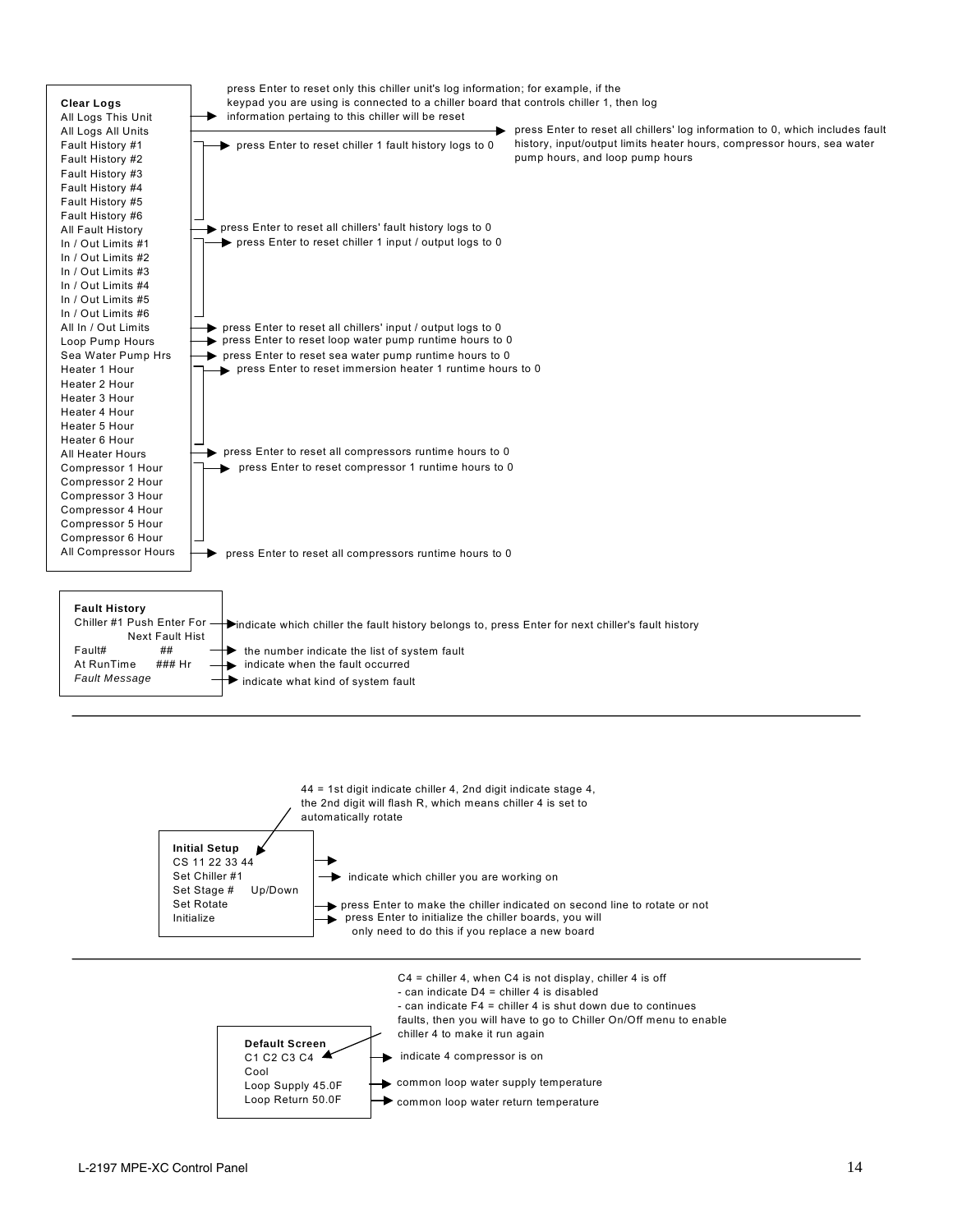#### Output Status Compressor 1 On / Off Compressor 2 On / Off Compressor 3 On / Off Compressor 4 On / Off Compressor 5 On / Off Compressor 6 On / Off Rev. Valve 1 On / Off Rev. Valve 2 On / Off Rev. Valve 3 On / Off Rev. Valve 4 On / Off Rev. Valve 5 Absent Rev. Valve 6 Absent Sea Water Pump On/Off Loop Water Pump On/Off Heater 1 Off Heater 2 Off Heater 3 Off Heater 4 Off Heater 5 Absent Heater 6 Absent

indicate if the control is calling the compressor to turn on or off

indicate if the control is calling the reversing valve to turn on or off

**Chiller On/Off** Chiller 1 Enable / Disable Chiller 2 Enable/Disable Chiller 3 Enable/Disable Chiller 4 Enable/Disable Chiller 5 Absent Chiller 6 Absent

press Enter to enable or disable a chiller

indicate if the control is calling the sea water pump to turn on or off  $\blacktriangleright$  indicate if the control is calling the loop water pump to turn on or off Indicate if the control is calling the immersion heater to turn on or off

| <b>Parameter Settings</b>      |                |  |
|--------------------------------|----------------|--|
| <b>Buzzer</b>                  | On/Off         |  |
| Heavy Load Setpoint/In Use     |                |  |
| Light Load Setpoint/In Use     |                |  |
| Loop Low Limit                 | 36.0           |  |
| Low Limit Diff                 | 10.0           |  |
| Loop Hi Limit                  | 130            |  |
| Hi Limit Diff                  | 10             |  |
| SeaWtr Freeze                  | 36             |  |
| SeaWater Diff.                 | 10             |  |
| <b>Suction Press</b>           | 30             |  |
| Suction Diff.                  | 15             |  |
| Discharge Ps.                  | 426            |  |
| Discharge Diff                 | 100            |  |
| Stage 1 Heat                   | 112            |  |
| Stage 1 H Diff                 | $\overline{2}$ |  |
| Stage 1 Cool                   | 43             |  |
| Stage 1 C Diff                 | 1              |  |
| Stage 2 Heat                   | 111            |  |
| Stage 2 H Diff                 | 2              |  |
| Stage 2 Cool                   | 44             |  |
| Stage 2 C Diff                 | 1              |  |
| Stage 3 Heat                   | 110            |  |
| Stage 3 H Diff                 | 2              |  |
| Stage 3 Cool                   | 45             |  |
| Stage 3 C Diff                 | 1              |  |
| Stage 4 Heat                   | 109            |  |
| Stage 4 H Diff                 | 2              |  |
| Stage 4 Cool                   | 46             |  |
| Stage 4 C Diff                 | 1              |  |
| Stage 5 Heat                   | 108            |  |
| Stage 5 H Diff                 | 2              |  |
| Stage 5 Cool<br>Stage 5 C Diff | 47<br>1        |  |
| Stage 6 Heat                   | 107            |  |
| Stage 6 H Diff                 | 2              |  |
| Stage 6 Cool                   | 48             |  |
| Stage 6 C Diff                 | $\overline{1}$ |  |
| <b>Immersion Htr</b>           | 38             |  |
| Chiller#1 Dly                  | 15             |  |
| <b>Fault Delay</b>             | 20             |  |
| <b>Restore Defaults</b>        |                |  |
| Clear Logs                     |                |  |
|                                |                |  |

| press Enter to turn the keypad alarm buzzer On or Off<br>$\rightarrow$ press Enter to cause the chiller system to respond to a heavy load situation                                                                                                                                                                                                                                                                                                                                                                                          |
|----------------------------------------------------------------------------------------------------------------------------------------------------------------------------------------------------------------------------------------------------------------------------------------------------------------------------------------------------------------------------------------------------------------------------------------------------------------------------------------------------------------------------------------------|
| $\rightarrow$ press Enter to cause the chiller system to respond to a light load situation<br>$\rightarrow$ loop water low limit temperature set point<br>$\rightarrow$ loop water low limit temperature differential set point<br>$\rightarrow$ loop water high limit temperature set point<br>$\rightarrow$ loop water high limit temperature differential set point<br>sea water low limit temperature set point<br>sea water low limit temperature differential set point<br>suction pressure set point<br>suction pressure differential |
| ischarge pressure set point<br>discharge pressure differential<br>stage 1 Heating temperature set point<br>$\rightarrow$ stage 1 Heating temperature differential set point<br>stage 1 Cooling temperature set point<br>$\rightarrow$ stage 1 Cooling temperature differential set point                                                                                                                                                                                                                                                     |
| stage 2 heat and cool temperature set points and differentials                                                                                                                                                                                                                                                                                                                                                                                                                                                                               |
| stage 3 heat and cool temperature set points and differentials                                                                                                                                                                                                                                                                                                                                                                                                                                                                               |
| stage 4 heat and cool temperature set points and differentials                                                                                                                                                                                                                                                                                                                                                                                                                                                                               |
| stage 5 heat and cool temperature set points and differentials                                                                                                                                                                                                                                                                                                                                                                                                                                                                               |
| stage 6 heat and cool temperature set points and differentials                                                                                                                                                                                                                                                                                                                                                                                                                                                                               |
| $\blacktriangleright$ immersion heater high limit set point                                                                                                                                                                                                                                                                                                                                                                                                                                                                                  |
| ▶ press Enter to restore all parameter settings to default values<br>password protected, only factory technician can access                                                                                                                                                                                                                                                                                                                                                                                                                  |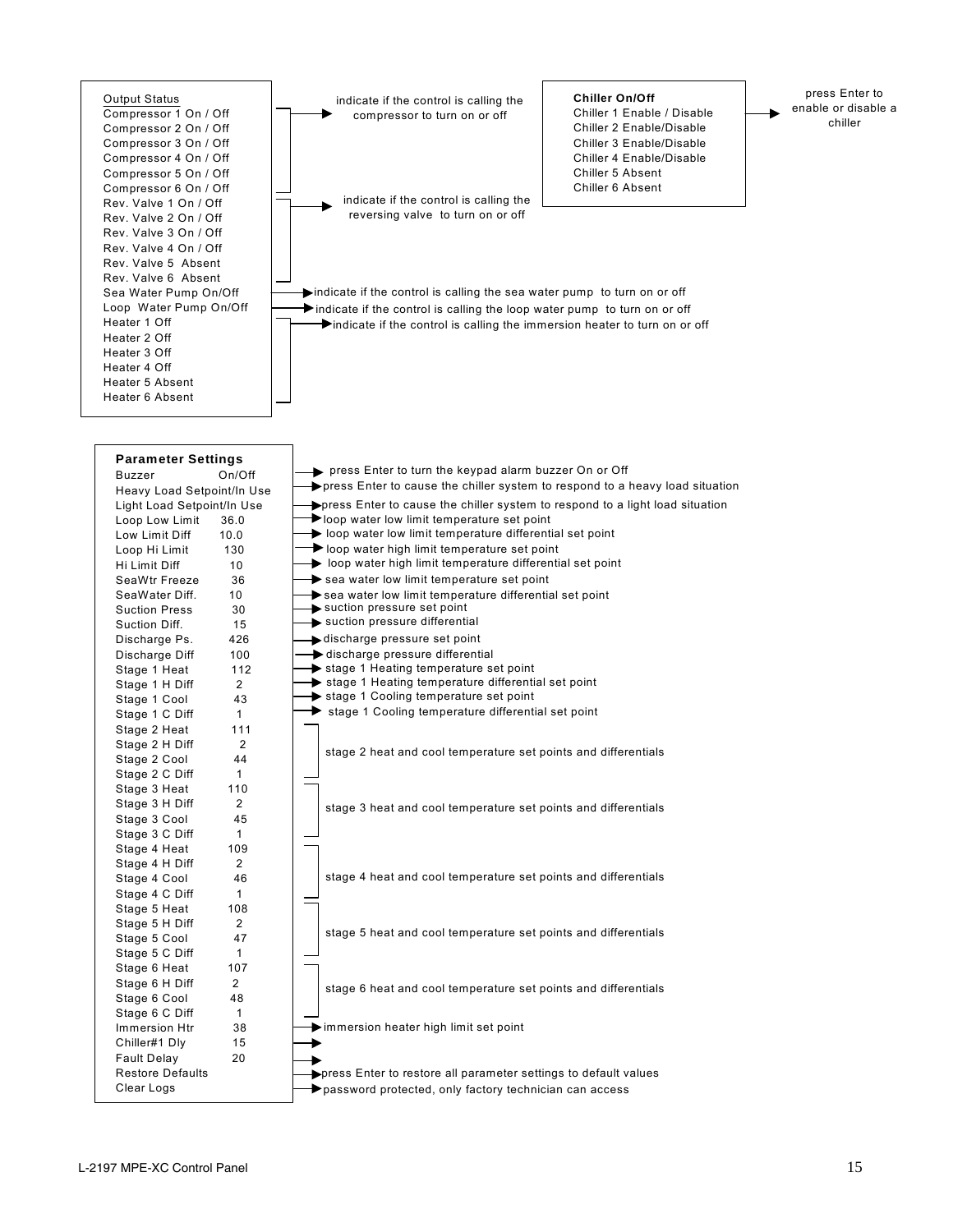## **Control System Overview**

- multiple chiller boards are networked together
- automatic compressors rotation to achieve compressor even run-time
- Fahrenheit or Celsius temperature display
- remote access capability, which allows a user at a remote site to use a computer to dial into the system via a phone line and a modem to monitor and access information on the chiller system
- compressors starts up on time delays to prevent multiple compressors from starting at the same time
- up to 6 heat and cool temperature set point stages
- option to choose between light load or heavy load temperature set points
- enable or disable a chiller unit using the display keypad

## **Chiller Board**

- the terminal strips on the board are removable
- 2 LEDs on a board to indicate network interconnection correctness
- only one display keypad can be connected to a chiller board. So, if there are multiple chiller boards, then you have the option to add additional display keypads
- a board will also have a serial port connection for computer or modem hook up for remote site system monitoring

## **Display Keypad**

- menu-driven display screen

**Cool light** - turns on when the system is in the Cool mode

**Heat light** - turns on when the system is in the Heat, RevCyc/Heaters, and Heaters Only modes

**Fault light** - turns on when there is a system fault

**Alarm buzzer** - turns on when there is a system fault

**Up and Down button** - use for changing parameter values and navigating through menu screens and items within a menu screen

**Enter button** - use for clearing a system fault, advancing to another menu screen, and selecting an item **Back button** - use for jump back to the previous screen or screen condition

## **System Monitors**

- low control AC voltage condition
- defective temperature sensors
- loop water temperatures
- extremely low and high loop water temperature conditions
- extremely high immersion heater loop water temperature
- suction and discharge refrigerant pressures
- loop water flow switch
- improper in and out loop water and sea water temperature differences across the chiller units
- loss of system network
- EProm errors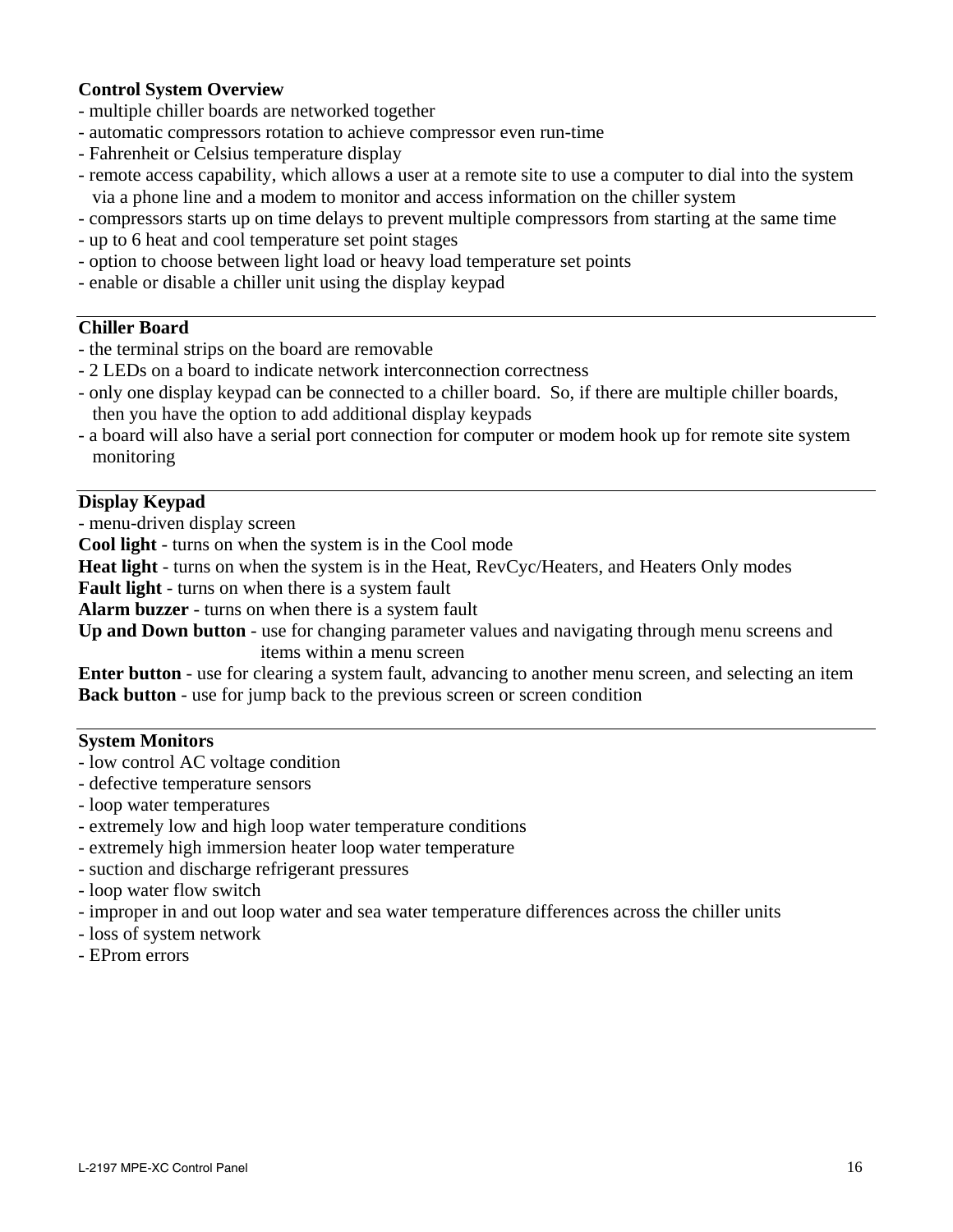## **System Logs**

- compressor run-time in hours
- loop water pump run-time in hours
- sea water pump run-time in hours
- reversing valve run-time in hours
- minimum and maximum loop water temperature
- minimum and maximum immersion heater loop water temperature
- minimum and maximum control voltage
- system faults

## **Modes of Operation**

Using the keypad, go to **main menu** to select the mode of operation

**Off** - the system is in the off mode

**Cool** - the system is in the cool mode

**Heat** - the system is in the heat mode

**RevCyc/Heaters** - the system is in the heat mode; when the sea water temperature drops below **38 F (3.33 C)**, the compressors will turn Off, and the immersion heaters will turn on

**Heaters Only** - the system is in the heat mode, and the immersion heaters will turn on, instead of the compressors

**System Screen** – first line shows which compressor is on, second line shows which mode the system is in, third line shows the common loop water supply temperature, and the forth line shows the common loop water return temperature. From the default screen, you can push any button to go to the **Main menu screen.**

On the system screen:

**C1** indicates that compressor 1 On (the second character of C1 indicates the chiller number)

- **H1** indicates heater 1 is On
- **D1** indicates chiller 1 is disabled

**F1** indicates chiller 1 is in sustained shutdown



**Main Menu Screen –** on this menu screen show different menus which you can select from. Push Up and Down button to scroll through the items and push Enter to select a particular menu screen.

## **The Menus are:**

**Chiller Status** – display each chiller's status, such as if the unit is on or off, in an out loop water temperature, high and low pressure switch status, flow switch status, and other information, which help to troubleshoot the chiller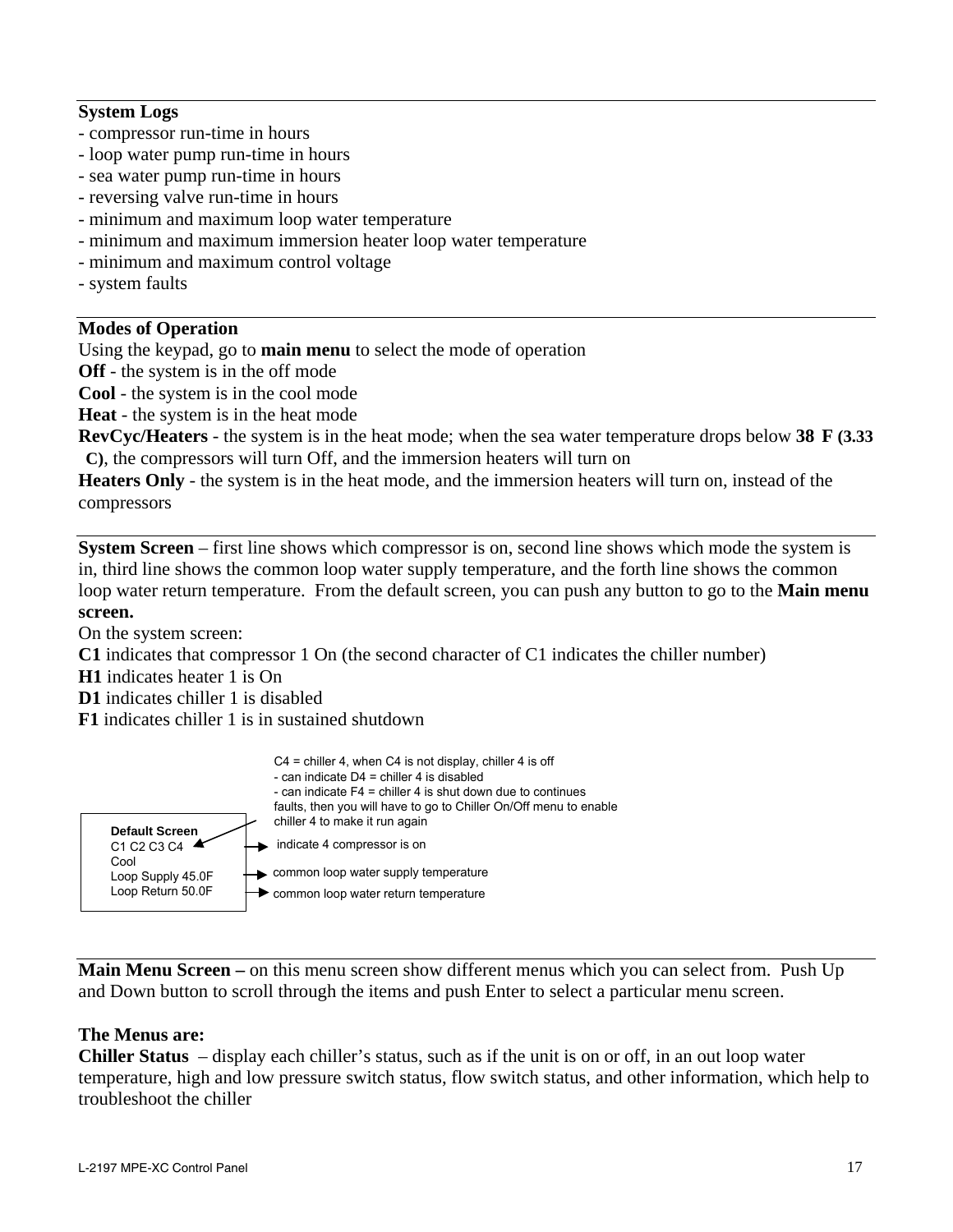## **Parameter Setting** –

## **this menu screen allows the user to:**

- change some of the parameter value, such as heat and cool stage temperature set points and differentials
- turn the alarm buzzer on or off
- select heavy load or light load temperature set points
- select **Restore Defaults** to restore all the settings to factory default

This menu screen also displays some of the loop water temperature limits which the user cannot adjust

**Initial Setup** – this menu screen displays how many chillers are in the system, what temperature stage each chiller is in, and if the chiller is set to automatically rotate to a different temperature stage or not. Chiller rotation will result in all compressors to have even run-time.

**Degrees Fahrenheit/Celsius** – press Enter to change the temperature readout to be Fahrenheit or Celsius

**Fault Log** – this menu screen displays how many faults and the kind of faults a chiller have encountered. On this screen, press Enter to advance to another chiller.

**Fault History** – this menu screen displays the most recent system faults, it will store up to latest 300 faults on each chiller. On this screen, press Enter to advance to another chiller

**Input/Output Log** - this menu screen displays information, such as compressors and water pumps runtimes, and mininum and maximum in and out loop water temperature and AC control voltage on each chiller. On this screen, press Enter to advance to another chiller.

**Chiller On/Off** – this menu screen lets you select the chiller you want to disable or enable, and push Enter to disable or enable a chiller

**Output Status** – this menu screen basically tells you which outputs the controls are calling to turn on or off.

**To disable a chiller** – go to the Chiller On/Off menu and scroll down to the chiller you want to disable and push Enter, to enable it again push Enter again. A disabled chiller is indicated on the system screen as D#.

**To clear a system fault** – push Enter to clear a fault and you will automatically advance to the Main menu screen. Press Back to go back to the system screen.

**Sustained shutdown on a chiller** – a chiller will go to a sustained shutdown due to exceeding a limited amount of the same consecutive faults or due to a particular fault, and the chiller will be disabled also. The system screen will indicate this by displaying **F#** (the second character indicates which chiller number). To enable the chiller to turn back on go to the Chiller On/Off menu and scroll down to the chiller you want to enable and push Enter.

## **Chiller Board Outputs**

Each chiller board contains 6 outputs to control external devices such as compressor relay, loop water pump contactor, sea water pump contactor, immersion heater contactor, fault alarm relay, and reversing valve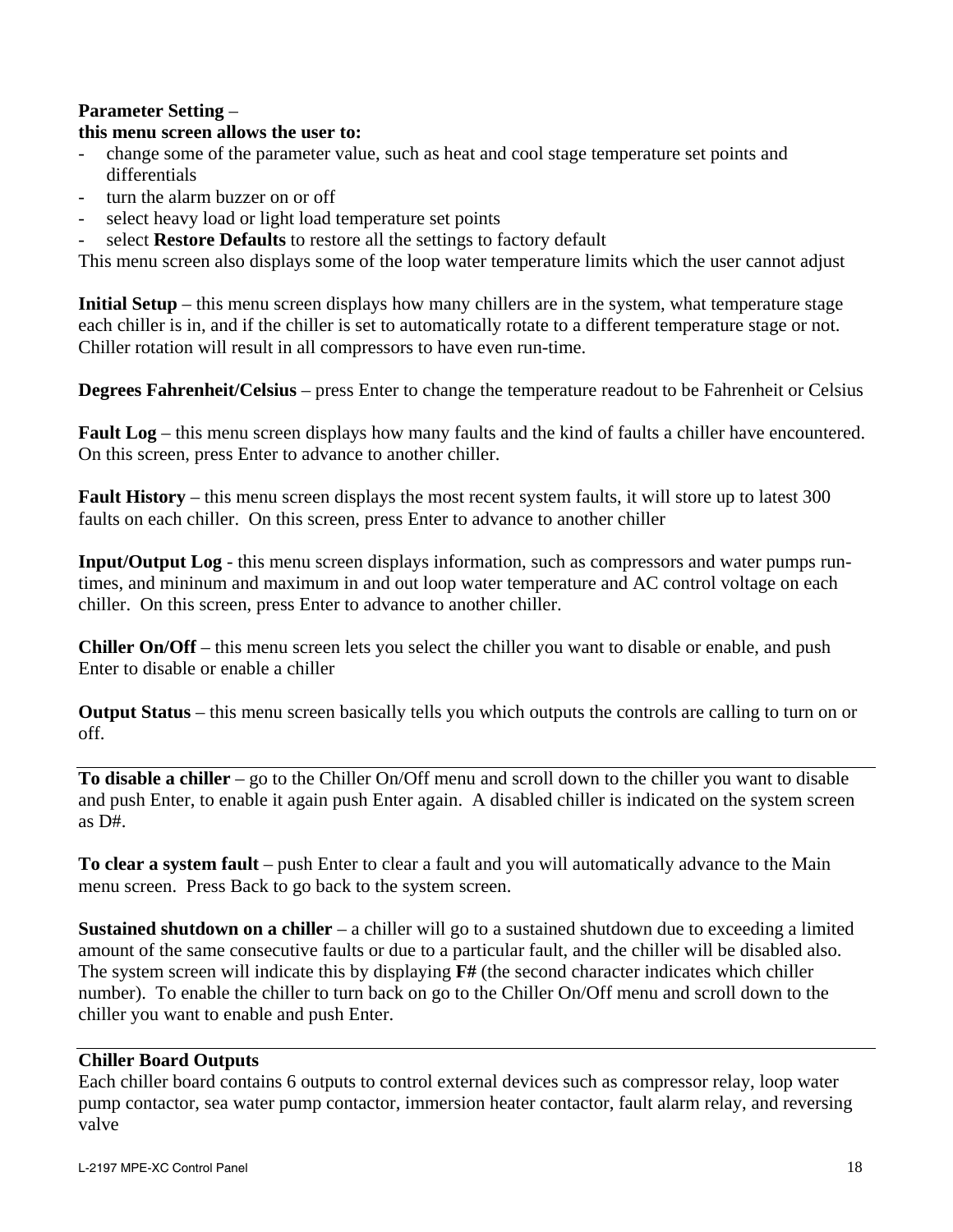The following outputs are: **Compressor** - activates the compressor contactor or relay **Reversing valve** - activates the reversing valve coil **Loop water pump** - activates the loop water pump contactor; on single chiller panels systems, it will activate a loop water pump trigger **Sea water pump** - activates the sea water pump contactor; on single chiller panels systems, it will activate a sea water pump trigger **Immersion heater** – activates the immersion heater contactor **Fault** – activates a relay that can drive any alarm indicator

## **Temperature Sensors**

**Loop water return sensor** - senses loop water return temperature; on multiple chiller units systems, the system monitors the loop water return sensor that is connected to chiller 1 at default. If this sensor fails, it will monitor the next available chiller's loop water return sensor. If all the loop water return sensors failed it will use the system's common loop water supply sensor to monitor stage set points.

**Loop water out sensor** - senses loop water out temperature

**Common loop water supply sensor** - senses common loop water supply temperature; this sensor is hooked up to chiller 1; additional common loop water supply sensor can be added to the system, which is limited by the amount of chiller boards; the system monitors the common loop water supply sensor that is connected to chiller 1 at default, if this sensor fails, it will monitor the next available common loop water supply sensor

**Common immersion heater loop water sensor** - senses common immersion heater loop water temperature; this sensor is hooked up to chiller 1; additional common immersion heater loop water sensor can be added to the system, which is limited by the amount of chiller boards; the system monitors the common immersion heater loop water sensor that is connected to chiller 1 at default, if this sensor fails, it will monitor the next available common immersion heater loop water sensor

**Flow switch** - monitors loop water flow

**High pressure switch** - monitors the compressor's discharge pressure; it can be replaced with a 0-500 psi pressure transducer

**Low pressure switch** - monitors the compressor's suction pressure; it can be replaced with a 0-100 psi pressure transducer

## **Additional Sensors**

Additional sensors can be added to the system, such as:

Compressor current transducer, sea water pump current transducer, loop water pump current transducer, sea water out temperature sensor, common sea water in temperature sensor, loop water pressure transducer, and sea water pressure transducer

## **Chiller System Monitors for the Following Faults**

**flow switch** – when opens for more than **5** seconds, it generates a fault. After **5** consecutive flow switch faults, the chiller will go to a sustained shutdown

**loop water out low limit** – when the loop water out reaches **36 F (2.22 C)** or below, it generates a fault. After **3** consecutive loop water out low limit faults, the chiller will go to a sustained shutdown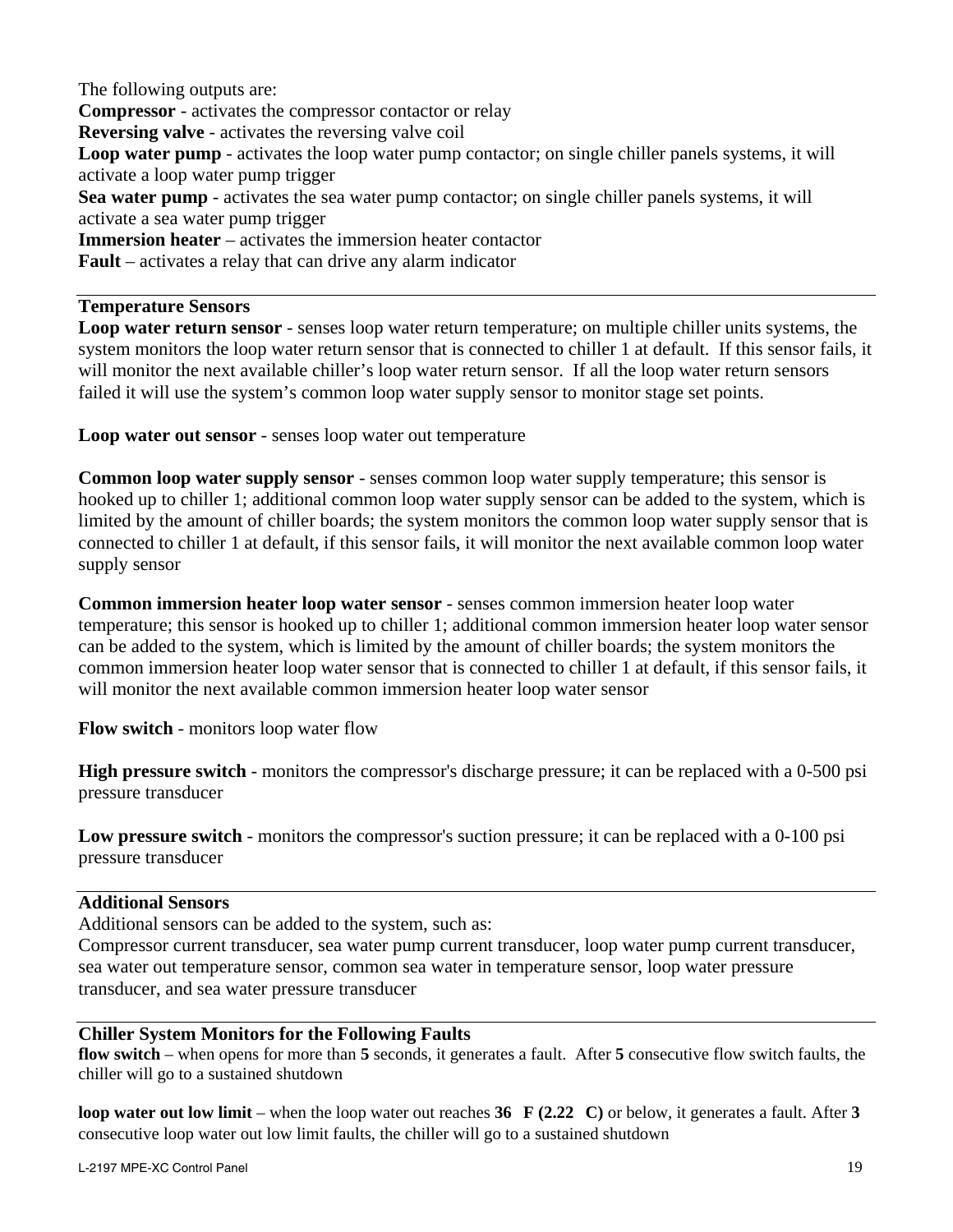**loop water out high limit** – when the loop water out reaches **130 F (54.4 C)** or above, it generates a fault. After **3** consecutive loop water out high limit faults, the chiller will go to a sustained shutdown

**sea water out low limit** – when the sea water out reaches **36 F (2.22 C)** or below, it generates a fault. After **3** consecutive sea water out low limit faults, the chiller will go to a sustained shutdown

**immersion heater loop high limit** – when the immersion heater loop water reaches **150 F (65.5 C)** or above, it generates a fault. After **3** consecutive immersion heater loop water high limit faults, the chiller will go to a sustained shutdown

**high pressure** – generates a fault as soon as high (discharge) pressure switch opens or exceeded **426 PSI**. After **5** consecutive high pressure faults, the chiller will go to a sustained shutdown

**low pressure** – if low (suction) pressure switch opens for more than **43** seconds or drops below **30 PSI**, it generates a fault. **Sustain shutdown** will not occur, no matter how many low pressure faults

If the system has **a network problem**, it will display a fault message (**Loss of Network**), each chiller unit still continue to operate independently.

## **Common inlet and common outlet loop water maximum temperature differential limit**

In the cool mode, the system compares the difference between the common inlet and the common outlet loop water temperatures and generates a fault due to a wide temperature difference. If the common outlet loop water temperature is lower than the common inlet loop water temperature by **14 F (7.8 C)** or more for **2** minutes, then all chillers will go to a sustained shutdown and the fault message will be **(Loop TD Max Limit),** and all chillers are disabled.You will need to go to the Chiller On/Off menu to enable all the chillers to make them run.

#### **Common inlet and common outlet sea water maximum temperature differential limit**

In the cool mode the system compares difference between the common inlet and sea water temperatures and generates a fault due to a wide temperature difference. If the common outlet sea water temperature is higher than the common inlet sea water temperature by more than **16 F (8.9 C)** and less than **20 F (11 C)** for **5** minutes, or more than **20 F (11 C)** for **2** minutes, the chiller will go to a sustained shutdown and the fault message will be **(SeaWtr TD Max Limit)**, and all chillers are disabled.You will need to go to the Chiller On/Off menu to enable all the chillers to make them run.

#### **Temperature Sensor Faults**

The chiller system monitors for defective temperature sensors that are opened, shorted, or sensing a temperature that is out of range.

**common loop water return sensor** - if this sensor is defective, the keypad will display a fault message, and also the fault light and the beeper should turn on. Immediately, the system will monitor the next available common loop return sensor. If all the common return sensors failed, then it will monitor the common loop supply sensor and use it to monitor loop water temperature set points. This way the system does not need to go to a sustained shutdown and keeps running. So, the system would use the common loop supply sensor for monitoring and controlling the loop water temperature. The chillers would still turn on and off according to the stage set points. The user will have to acknowledge and reset the fault in order to turn the fault light and the beeper off. If the common loop supply sensor is also defective, then the system should display the sensor faults.

**common loop water supply sensor** - if this sensor is defective, the keypad will display a fault message, and also the fault light and the beeper should turn on. The system would still operate as normal. The user would have to acknowledge the fault in order to turn the fault light and the beeper off. It will use the next available common loop supply sensor if additional common loop water supply sensors are installed.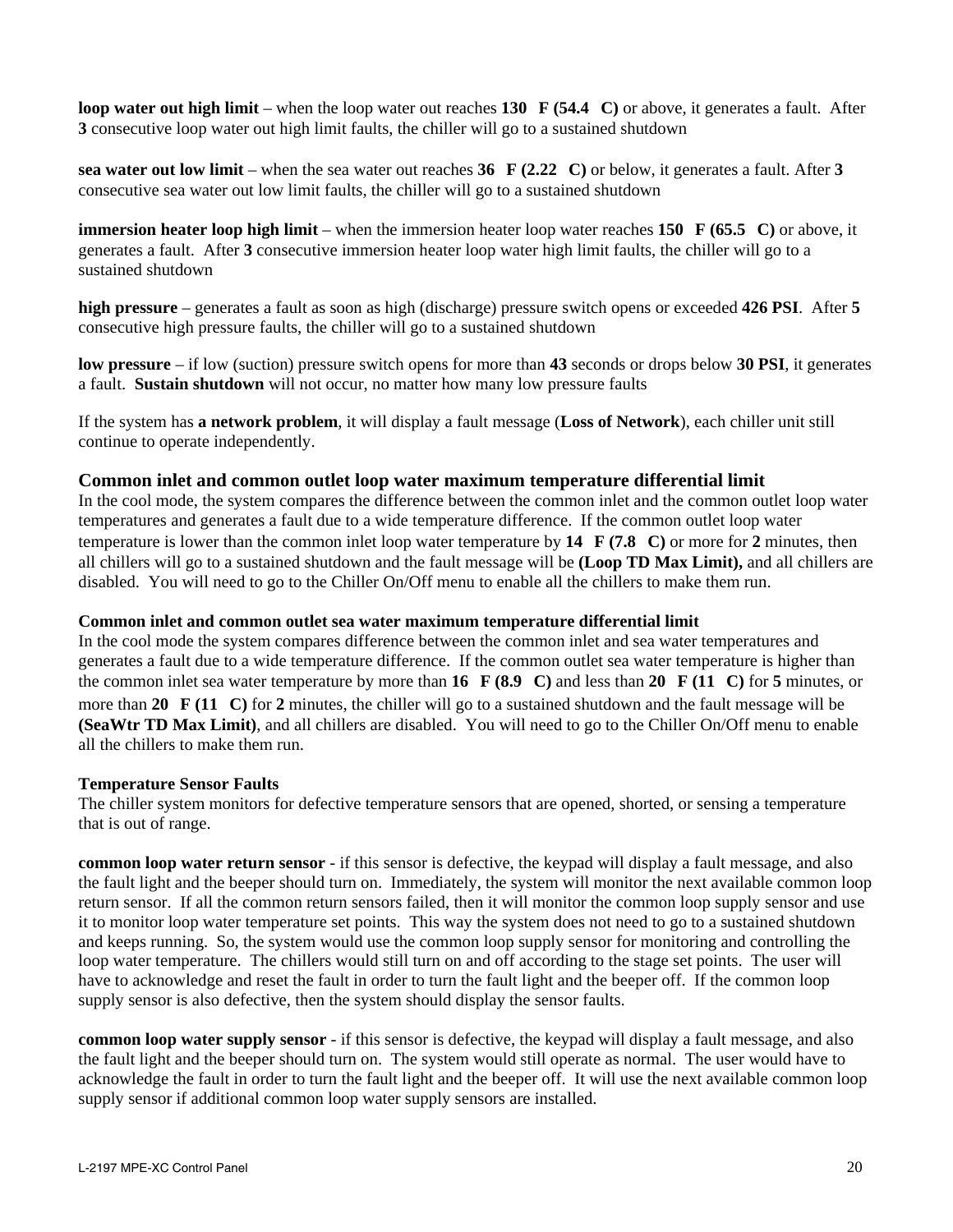**sea water out sensor** - if this sensor is defective, the keypad will display which chiller has the fault and a fault message, and also the fault light and the beeper should turn on. The system would still operate as normal. The user would have to acknowledge the fault in order to turn the fault light and the beeper off.

**sea water in sensor** - if this sensor is defective, the keypad will display which chiller has the fault and a fault message, and also the fault light and the beeper should turn on. The system would still operate as normal. The user would have to acknowledge the fault in order to turn the fault light and the beeper off.

**loop water out sensor** - if this sensor is defective, the keypad will display which chiller has the fault and a fault message, and also the fault light and the beeper should turn on. The chiller will go to a sustained shutdown. The user will have to acknowledge and reset the fault in order to turn the fault light and the beeper off.

**common immersion heater loop water sensor** - if this sensor is defective, the keypad will display a fault message, and also the fault light and the beeper should turn on. Immediately, the system will monitor the next available common immersion heater loop water sensor. The user will have to acknowledge and reset the fault in order to turn the fault light and the beeper off. If all available common immersion heater loop water sensors failed, then all chillers will go to a sustained shutdown. You will need to go to the Chiller On/Off menu to enable the chiller to make it run.

#### **This fault reset routine only pertains to the following faults: flow switch, loop water out low limit, loop water out high limit, sea water out low limit, immersion heater loop high limit, high pressure, and low pressure faults**

When a compressor or heater shuts down on a fault, the compressor or heater will turn back on only when a fault stays reset for a complete 1 minute (fault reset time). Within that 1 minute fault reset time if the fault occurs again, the fault reset time will reset and start timing from 1 minute again.

## **Troubleshooting network problems**

When networking multiple single chiller control panels together or replacing a new chiller board, make sure the chiller boards are networked correctly before initializing the boards. If they are not, it will be impossible to initialize all the boards. Use the network indicator lights on each board to determine a network connection problem or defective network cable. Incorrect networking connection will cause the network indicator lights on the board to be off. So, after networking all the boards together, make sure both network lights on each board are lit. When both network indicator lights on each board are on, this means that the network connection is correct. If two or more of the network lights are not on, this means the network connection is incorrect or there is a defective network cable. If all the lights are lit and the system will not initialize correctly, then either the chiller board is defective or the network cable is defective. If the system will not initialize properly, this can be caused by incorrect network connection, a defective network cable, or a defective board. To determine which network cable or chiller board is defective, connect a keypad to a board, use the keypad to switch to different modes, the next board in line should update to the mode selected on the keypad, if it does not update, then there is a network problem between these two boards, so either the network cable or the board is defective or both. If a light on one board is not on and a light on the next board is not on, then the network problem is between these two boards. So, either the network cable connecting these two boards is defective or either one or both of these boards are defective. Only a defective network cable or one or more defective boards will generate a "loss of network" fault.

## **Remote monitoring software**

Software can be obtained by calling Dometic Corporation. – Cruisair at 804-746-1313. Then the software can be emailed to you.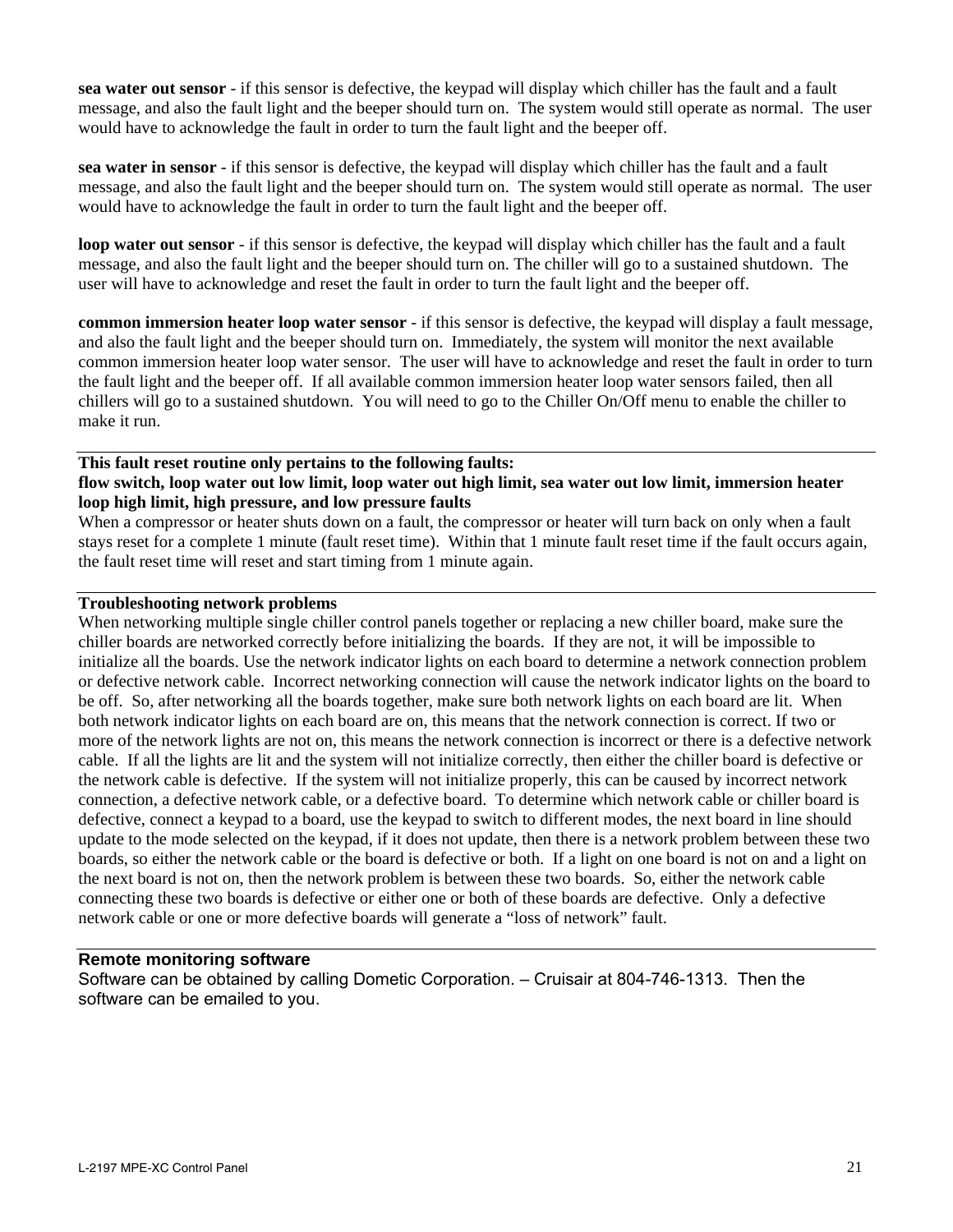| <b>System Faults</b>                                                                       | <b>Fault Occurs When</b>                                                                                                                                                                                                      | Chiller resume operation when                                                        | Sustained shutdown on a chiller |
|--------------------------------------------------------------------------------------------|-------------------------------------------------------------------------------------------------------------------------------------------------------------------------------------------------------------------------------|--------------------------------------------------------------------------------------|---------------------------------|
| Low AC Voltage                                                                             | Control voltage is below 180V on 240V system or below 85V on<br>120V system for more than 2 minutes                                                                                                                           | Control voltage is above 180V on 240V system or above<br>85V on 120V system          | after the first fault           |
| High Discharge Pres =<br>High Discharge Pressure PSI                                       | Discharge pressure switch opened or pressure exceeds 426                                                                                                                                                                      | Discharge pressure switch closes or pressure is below<br>326 PSI for 1 minute        | after 5 repeated faults         |
| Low Suction Pres = Low<br><b>Suction Pressure</b>                                          | Suction pressure switch opens or pressure is below 30 PSI for<br>more than 43 seconds                                                                                                                                         | Suction pressure switch closess or pressure is above 45<br>PSI for 1 minute          |                                 |
| Flow Switch Open                                                                           | Flow switch opens for more than 5 seconds                                                                                                                                                                                     | Flow switch closes for 1 minute                                                      | after 5 repeated faults         |
| Loop Low Temp = Loop<br>Water Out Low<br>Temperature Limit                                 | Loop water temperature is 36 F (2.22 C) or below                                                                                                                                                                              | Loop water temperature is 46 F (2.22 C) or above for 1<br>minute                     | after 3 repeated faults         |
| Water Out High<br>Temperature Limit                                                        | Loop High Temp = Loop Loop water temperature is 130 F (54.4 C) or above                                                                                                                                                       | Loop water temperature is 120 F (54.4 C) or below for 1<br>minute                    | after 3 repeated faults         |
| Sea Water Low Temp =<br>Sea Water Out Low<br>Temperature Limit                             | Sea water temperature is 36 F (2.22 C) or below                                                                                                                                                                               | Sea water temperature is 46 F (2.22 C) or above for 1<br>minute                      |                                 |
| Sea Wtr TD Max Limit =<br>Exceeded Inlet and<br>Outlet Sea Water<br>Temperature Difference | Sea water temperature difference between inlet and outlet of a<br>chiller unit is greater than 16 F (8.9 C) and less than 20 F (11 C)<br>for more than 5 minutes or greater than 20 F (11 C) for more<br>than 2 minutes       |                                                                                      | after the first fault           |
| ImmHeater Hi Limit =<br>Immersion Heater Loop<br>Water High Temperature<br>Limit           | Immersion heater loop water temperature is 150 F (65.5 C) or<br>above                                                                                                                                                         | Immersion heater loop water temperature is 135 F (57.2<br>C) or below for 1 minute   | after 3 repeated faults         |
| Loop TD Max Limit =<br>Exceeded Inlet and<br>Outlet Loop Water<br>Temperature Difference   | Loop water temperature difference between inlet and outlet of a<br>chiller unit is greater than $14 F (7.8 C)$ for more than 2 minutes                                                                                        |                                                                                      | after the first fault           |
| Loop Supply Sensor =<br>Common Loop Water<br>Supply Sensor                                 | Sensor is opened, shorted, or sensing a temperature that is out<br>of range; system resume operation                                                                                                                          |                                                                                      |                                 |
| Loop Return Sensor =<br>Loop Water Return<br>Sensor                                        | Sensor is opened, shorted, or sensing a temperature that is out the system will use the next available loop water return<br>of range                                                                                          | sensor, if that is not available, it will use the common loop<br>water supply sensor |                                 |
| Loop Out Sensor = Loop<br>Water Out Sensor                                                 | Sensor is opened, shorted, or sensing a temperature that is out<br>of range                                                                                                                                                   | Sensor is reading correct temperature range                                          |                                 |
| Sea Water Out Sensor                                                                       | Sensor is opened, shorted, or sensing a temperature that is out<br>of range; system resume normal operation                                                                                                                   |                                                                                      |                                 |
| Sea Water In Sensor                                                                        | Sensor is opened, shorted, or sensing a temperature that is out<br>of range; system resume normal operation                                                                                                                   |                                                                                      |                                 |
| ImmHtr Sensor Fault =<br>Immersion Heater<br>Sensor Fault                                  | Sensor is opened, shorted, or sensing a temperature that is out Sensor is reading correct temperature range<br>of range; system resume normal operation                                                                       |                                                                                      |                                 |
| Loss of Network                                                                            | defective network cable or board during normal operation;<br>system resume normal operation, but will not have shared<br>information, and each chiller will operate individually; may also<br>caused by an Eprom Errors fault |                                                                                      |                                 |
| Eprom Errors                                                                               | Defective Eprom on the board or the board is defective, which<br>may generate a loss of network fault                                                                                                                         |                                                                                      |                                 |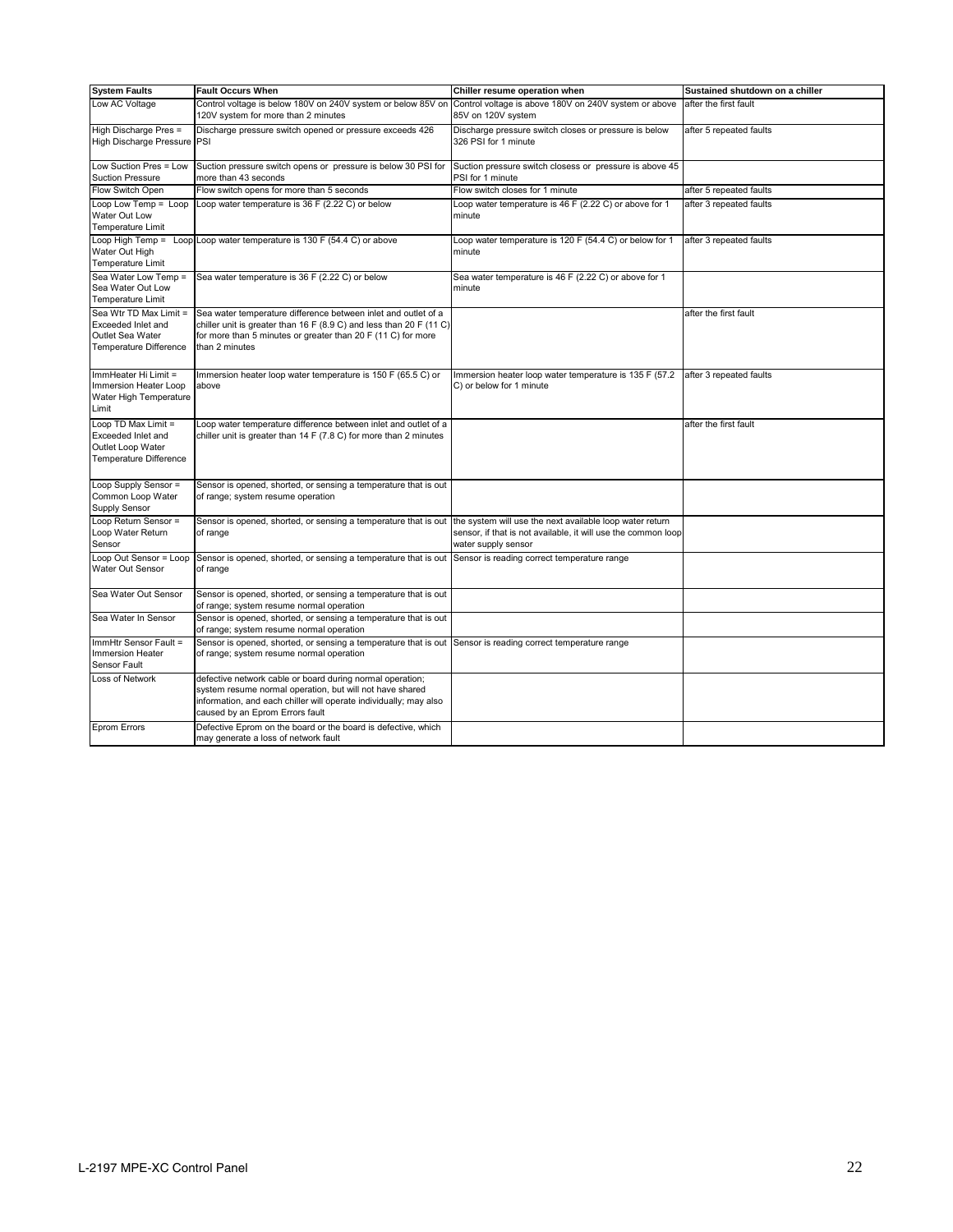| <b>System Fault Message</b>      | <b>Probable Cause</b>                                                     | <b>Troubleshooting Procedure</b>                                              |
|----------------------------------|---------------------------------------------------------------------------|-------------------------------------------------------------------------------|
| Low AC Voltage =                 | 1. Control voltage is below 180V on 240V system or below 85V on           | 1. Check control voltage to the board                                         |
| Low Control Voltage              | 120V system for more than 2 minutes                                       |                                                                               |
| High Discharge Pres =            | 1. Discharge pressure switch opened or pressure exceeded 426 PSI          | 1. Check for proper refrigerant pressure with gauge                           |
| High Discharge Pressure          | or pressure exceeded 426 PSI                                              | 2. If pressure reading is normal, check for defective pressure switch or      |
|                                  | 2. No or very low sea water flow in cool mode                             | transducer                                                                    |
|                                  | 3. No or very low loop water flow in heat mode                            | 3. You may momentarily bypass the pressure switch by connecting a jumper      |
|                                  | 4. Defective discharge pressure switch                                    | across it to see if that clears the fault                                     |
|                                  |                                                                           | 4. Assure proper sea water and loop water flow, and make sure water           |
|                                  |                                                                           | strainers are not clogged                                                     |
| Low Suction Pres $=$             | 1. Suction pressure switch opened or                                      | 1. Check for proper refrigerant pressure with gauge                           |
| Low Suction Pressure             | pressure is below 30 PSI for more than 43 seconds                         | 2. If pressure reading is normal, check for defective pressure switch or      |
|                                  | 2. No or very low loop water flow in cool mode                            | transducer                                                                    |
|                                  | 3. No or very low sea water flow in heat mode                             | 3. You may momentarily bypass the pressure switch by connecting a jumper      |
|                                  | 4. Defective suction pressure switch                                      | across it to see if that clears the fault                                     |
|                                  |                                                                           | 4. Assure proper sea water and loop water flow, and make sure water           |
|                                  |                                                                           | strainers are not clogged                                                     |
| Flow Switch Open                 | 1. No or very low loop water flow                                         | 1. Check for proper loop water flow, and make sure strainers are not clogged  |
|                                  | 2. Defective loop water flow switch                                       | 2. Check for defective flow switch                                            |
|                                  | 3. Air in the loop water piping                                           | 3. Bleed air out of the of the loop water                                     |
|                                  | 4. Defective loop water pump                                              | 4. Check loop water pump                                                      |
| Loop Low Temp =                  | 1. Loop water temperature is 36 F (2.22 C) or below                       | 1. Check for proper loop water flow, and make sure strainers are not clogged  |
|                                  |                                                                           |                                                                               |
| Loop Water Out Low               | 2. Low loop water flow thru the chiller unit                              | 2. Make sure the loop water return sensor is secured to the loop water return |
| Temperature Limit                | 3. Clogged or dirty chiller unit's loop water strainer                    | piping                                                                        |
|                                  | 4. Loop water return sensor is displaced from its position                |                                                                               |
| Loop High Temp =                 | 1. Loop water temperature is 130 F (54.4 C) or above                      | 1. Check for proper loop water flow, and make sure strainers are not clogged  |
| Loop Water Out High              | 2. Low loop water flow thru the chiller unit                              | 2. Make sure the loop water return sensor is secured to the loop water return |
| Temperature Limit                | 3. Clogged or dirty chiller unit's loop water strainer                    | piping                                                                        |
|                                  | 4. Loop water return sensor is displaced from its position                |                                                                               |
| Sea Water Low Temp =             | 1. Sea water temperature is 36 F (2.22 C) or below                        | 1. Check for proper sea water temperature                                     |
| Sea Water Out Low                |                                                                           |                                                                               |
| <b>Temperature Limit</b>         |                                                                           |                                                                               |
| ImmHeater Hi Limit =             | 1. Immersion heater loop water temperature is 150 F (65.5 C) or above     | 1. Check for proper loop water flow, and make sure strainers are not clogged  |
| Immersion Heater Loop            | 2. Low loop water flow thru the chiller unit                              | 2. Make sure the loop water return sensor is secured to the loop water return |
| Water High Temperature           | 3. Clogged or dirty chiller unit's loop water strainer                    | piping                                                                        |
| Limit                            | 4. Loop water return sensor is displaced from its position                |                                                                               |
| Sea Wtr TD Max Limit =           | 1. sea water temperature difference between inlet and outlet of a         | 1. Check for proper sea water flow, and make sure strainers are not clogged   |
| Exceeded Inlet and Outlet        | chiller unit is greater than 16 F (8.9 C) and less than 20 F (11 C)       | 2. Check the chiller unit's sea water headers and the condensor for debri     |
| Sea Water Temperature            | for more than 5 minutes or greater than 20 F (11 C) for more than 2       | build up                                                                      |
| Difference                       | minutes                                                                   |                                                                               |
| Loop TD Max Limit =              | 1. loop water temperature difference between common inlet and outlet of   | 1. Check for proper loop water flow, and make sure strainers are not clogged  |
| <b>Exceeded Inlet and Outlet</b> | the chiller system is greater than $14 F (7.8 C)$ for more than 2 minutes |                                                                               |
| Loop Water Temperature           |                                                                           |                                                                               |
| Difference                       |                                                                           |                                                                               |
| Loop Supply Sensor =             | 1. Sensor is opened, shorted, or sensing a temperature that is out of     | 1. Check sensor wires for shorts and opens and compare temperature reading    |
| Common Loop Water                | range                                                                     |                                                                               |
| Supply Sensor                    |                                                                           | with a digital thermometer                                                    |
| Loop Return Sensor =             | 1. Sensor is opened, shorted, or sensing a temperature that is out of     | 1. Check sensor wires for shorts and opens and compare temperature reading    |
| Loop Water Return Sensor         | range                                                                     | with a digital thermometer                                                    |
| Loop Out Sensor =                | 1. Sensor is opened, shorted, or sensing a temperature that is out of     | 1. Check sensor wires for shorts and opens and compare temperature reading    |
| Loop Water Out Sensor            | range                                                                     | with a digital thermometer                                                    |
| Sea Water Out Sensor             | 1. Sensor is opened, shorted, or sensing a temperature that is out of     | 1. Check sensor wires for shorts and opens and compare temperature reading    |
|                                  | range                                                                     | with a digital thermometer                                                    |
| Sea Water In Sensor              | 1. Sensor is opened, shorted, or sensing a temperature that is out of     | 1. Check sensor wires for shorts and opens and compare temperature reading    |
|                                  | range                                                                     | with a digital thermometer                                                    |
| ImmHtr Sensor Fault =            | 1. Sensor is opened, shorted, or sensing a temperature that is out of     | 1. Check sensor wires for shorts and opens and compare temperature reading    |
| Immersion Heater Sensor          | range                                                                     | with a digital thermometer                                                    |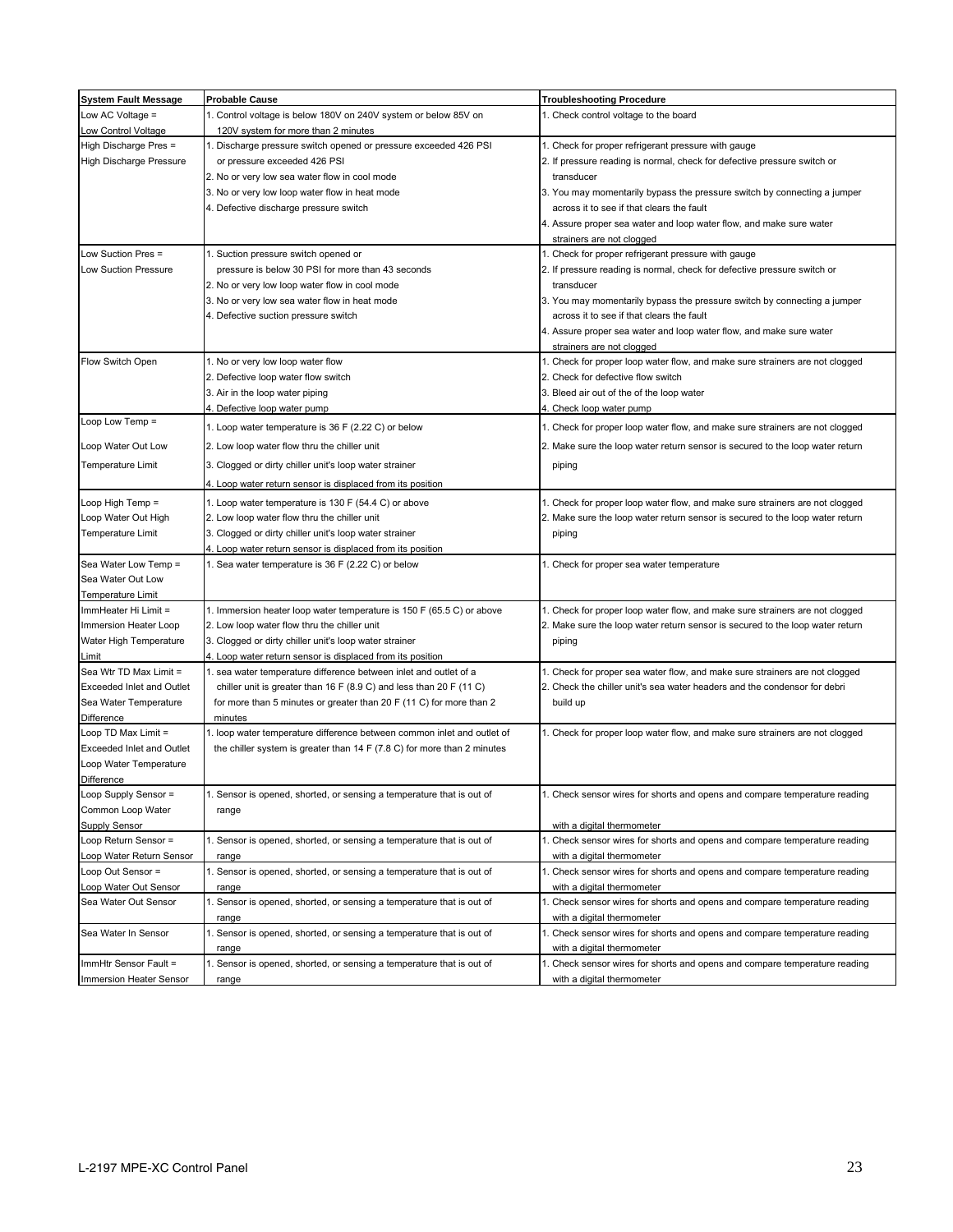| <b>System Fault Message</b> | <b>Probable Cause</b>                                  | <b>Troubleshooting Procedure</b>                                                           |  |
|-----------------------------|--------------------------------------------------------|--------------------------------------------------------------------------------------------|--|
| Loss of Network             | . Defective network cable during system operation      | 1. Make sure both network indicator lights on each chiller board is on; use the            |  |
|                             | 2. Defective chiller board during system operation     | indicator lights to determine a defective network cable or chiller board                   |  |
|                             |                                                        | 2. If the chiller boards are networked correctly, you should be able to see                |  |
|                             |                                                        | information on all chiller units under Chiller Status menu from a single keypad,           |  |
|                             |                                                        | and under Chiller Status menu, one of the item should display Network Data                 |  |
|                             |                                                        | OK                                                                                         |  |
|                             |                                                        | 3. To determine which network cable or chiller board is defective, connect a               |  |
|                             |                                                        | keypad to a board, use the keypad to switch to different modes, the next                   |  |
|                             |                                                        | board in line should update to the mode selected on the keypad; if it does                 |  |
|                             |                                                        | not update, then there is a network problem between these two boards, so                   |  |
|                             |                                                        | either the network cable or the board is defective or both                                 |  |
|                             |                                                        | 4. If a light on one board is not on and a light on the next board is not on then          |  |
|                             |                                                        | the network problem is between these two boards. So, either the network                    |  |
|                             |                                                        | cable is defective or either one or both boards are defective                              |  |
| <b>Eprom Errors</b>         | Defective Eprom on the board or the board is defective | . Replace the Eprom on the board, if it is still defective, then replace the board         |  |
|                             |                                                        | 2. Defective Eprom may cause the keypad connected to that board to not display<br>anything |  |
|                             |                                                        | 3. May generate a loss of network fault                                                    |  |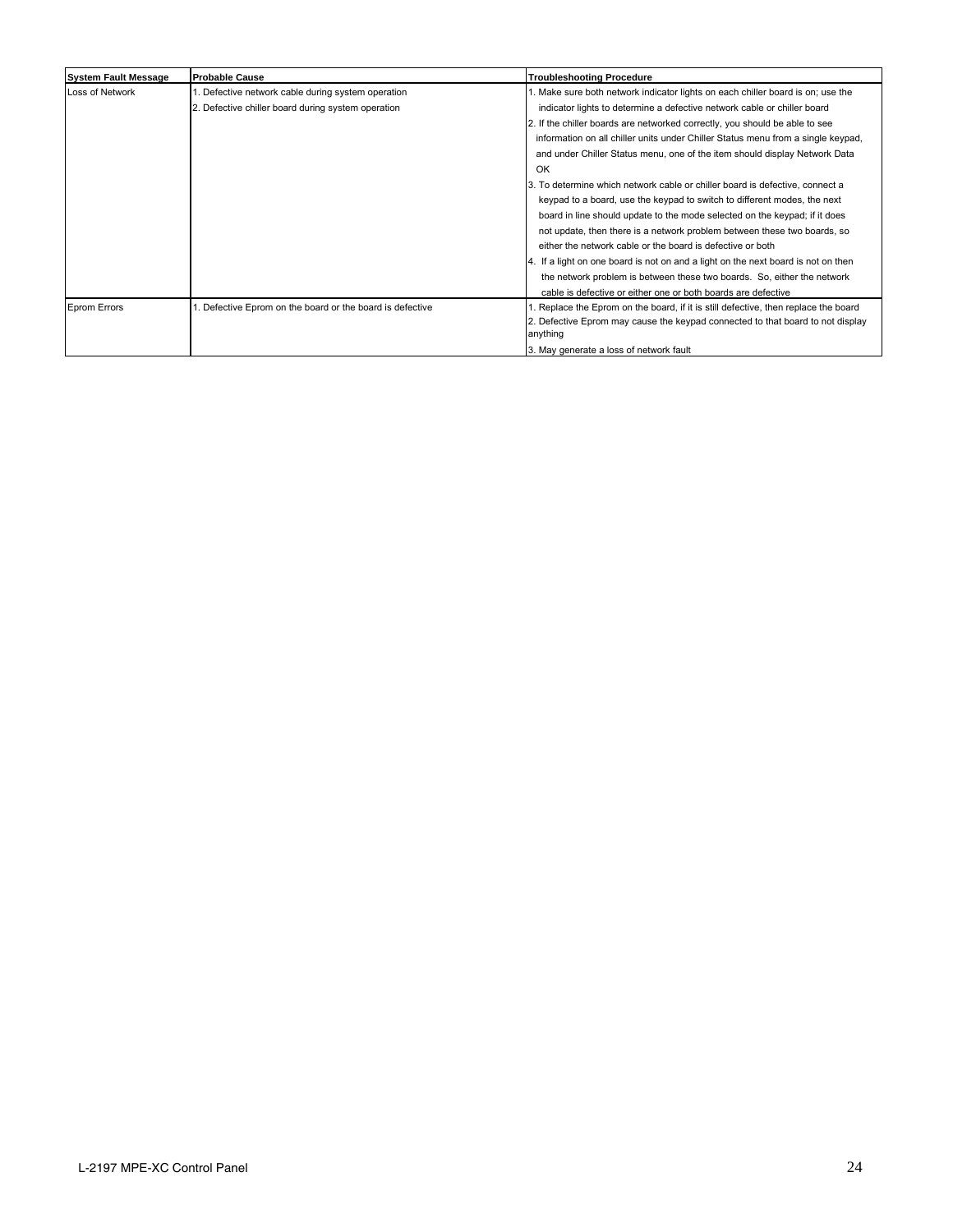| <b>ABYC Maximum Current Ratings for Cables</b> |                     |           |                             |           |
|------------------------------------------------|---------------------|-----------|-----------------------------|-----------|
| Wire Size                                      | Inside Engine Rooms |           | <b>Outside Engine Rooms</b> |           |
| Gauge $(mm^2)$                                 | 1-ph. Amp           | 3-ph. Amp | 1-ph. Amp                   | 3-ph. Amp |
| 16(1.5)                                        | 21                  | 14        | 25                          | 17        |
| 14(2.5)                                        | 29                  | 20        | 35                          | 24        |
| 12(4)                                          | 38                  | 26        | 45                          | 31        |
| 10(6)                                          | 51                  | 35        | 60                          | 42        |
| 8(10)                                          | 68                  | 47        | 80                          | 56        |
| 6(16)                                          | 102                 | 71        | 120                         | 84        |
| 4(25)                                          | 136                 | 95        | 160                         | 112       |

# **Notes:**

1. Amperage ratings are for 105°C rated wire insulation

2. 1-ph rating is for bundled 2-conductor cable

3. 3-ph rating is for bundled 3-conductor cable

4. We recommend adding a 70% to 100% safety factor to the full load amps (FLA) of the unit before selecting wire size.

5. Before selecting wire size for units with VFDs, add 3 amps to the FLA for powering the VFD. 6. For VFDs with 1ph input, multiply the FLA x 1.73, then add 3 amps before selecting wire size.

# **Example:**

FLA (heat mode) = 17 amps

1. Add 70% Safety factor: 17 x 1.7 = 28.9 amps

2. Select wire size from chart:

1ph: 14 gauge (inside and outside engine room)

3ph: 10 gauge (inside engine room) or 12 gauge (outside engine room)

For 1ph input power supply to VFD:

- 1. Multiply FLA x 1.73: 17 x 1.73 = 29.4 amps
- 2. Add 3 amps for VFD power: 32.4 amps
- 3. Add 70% safety factor: 32.4 x 1.7 = 55.08 amps
- 4. Select wire size from chart:

8 gauge (inside engine room) or 10 gauge (outside engine room)

Note:

If more than 3 conductors are bundled together, refer to ABYC standards.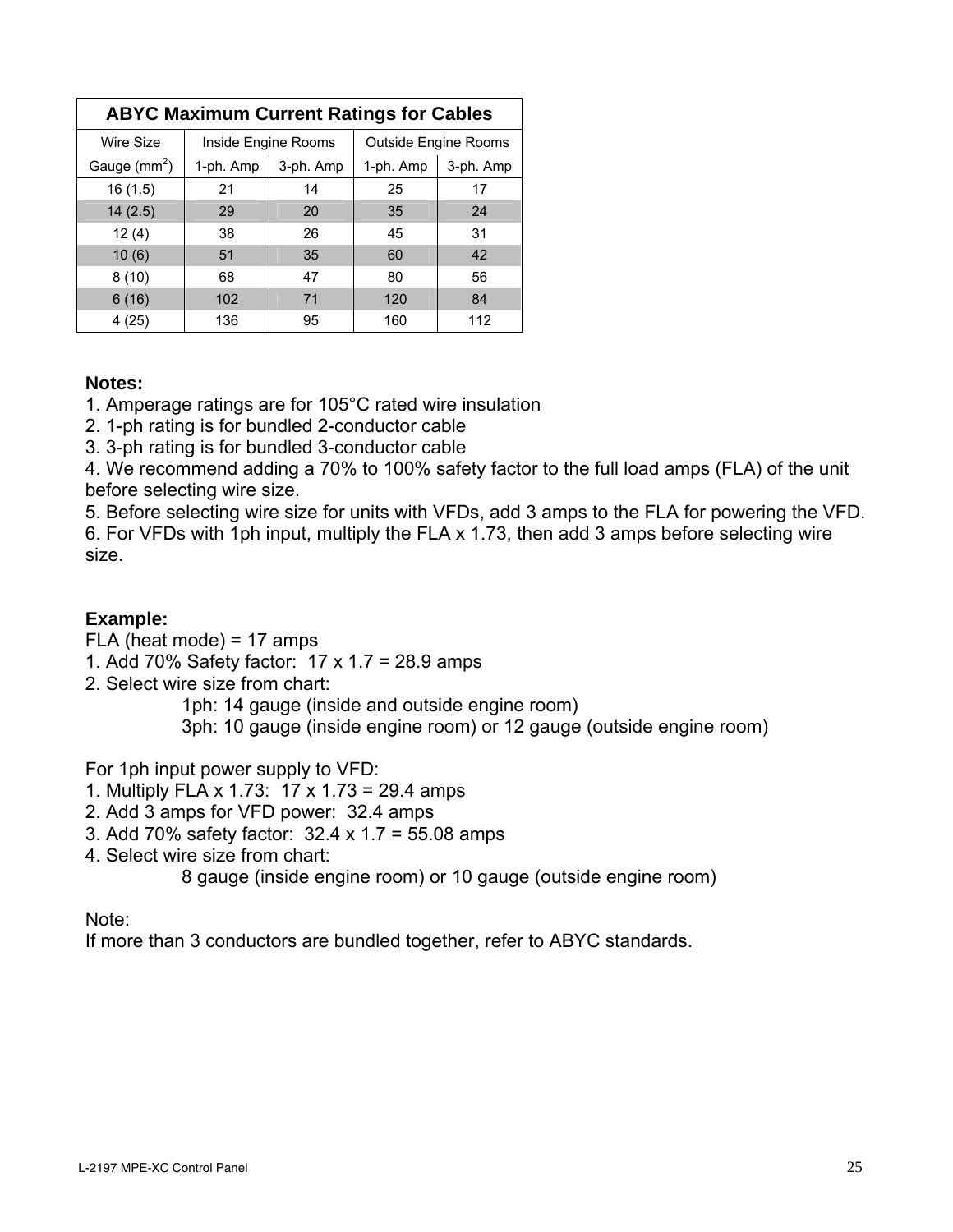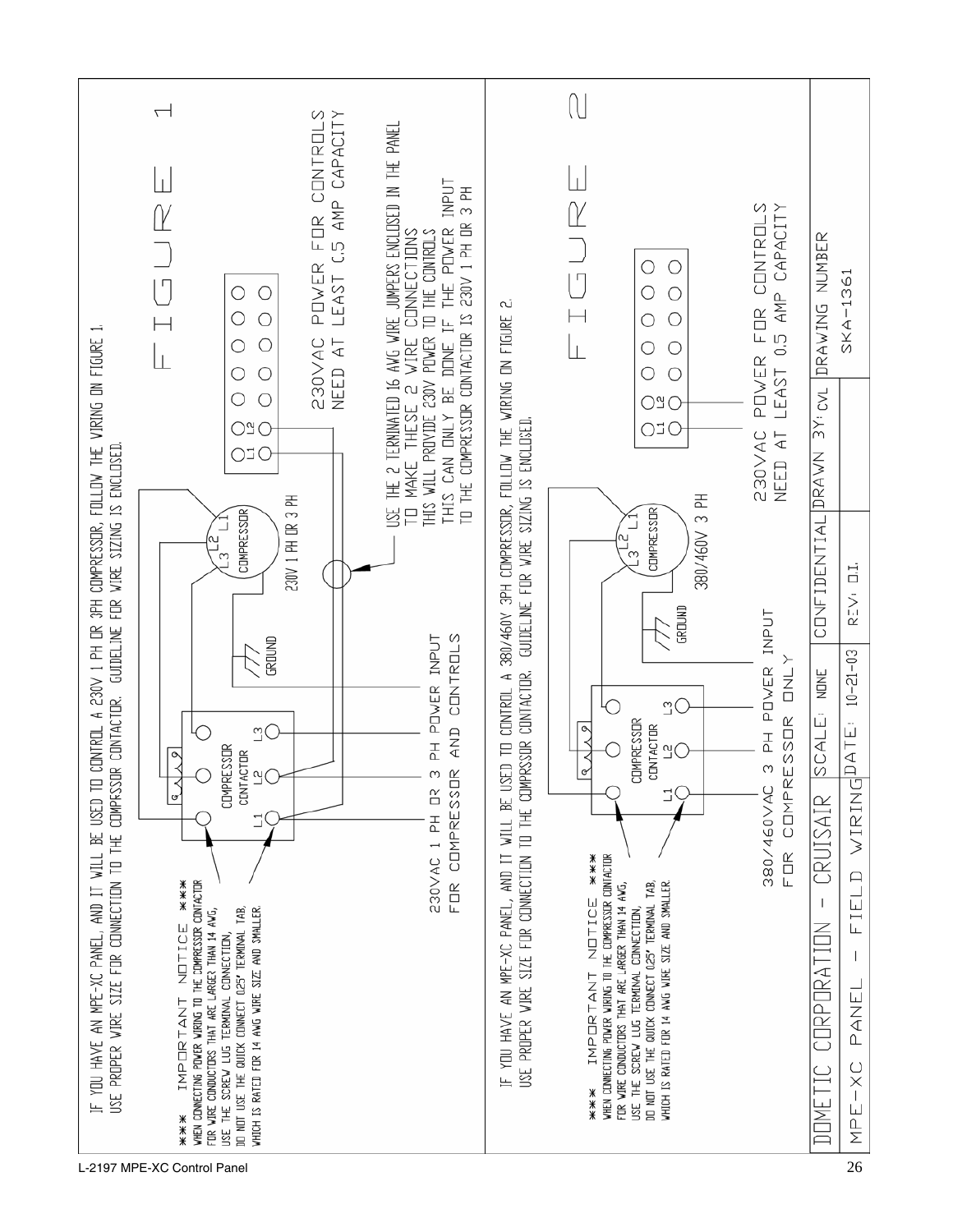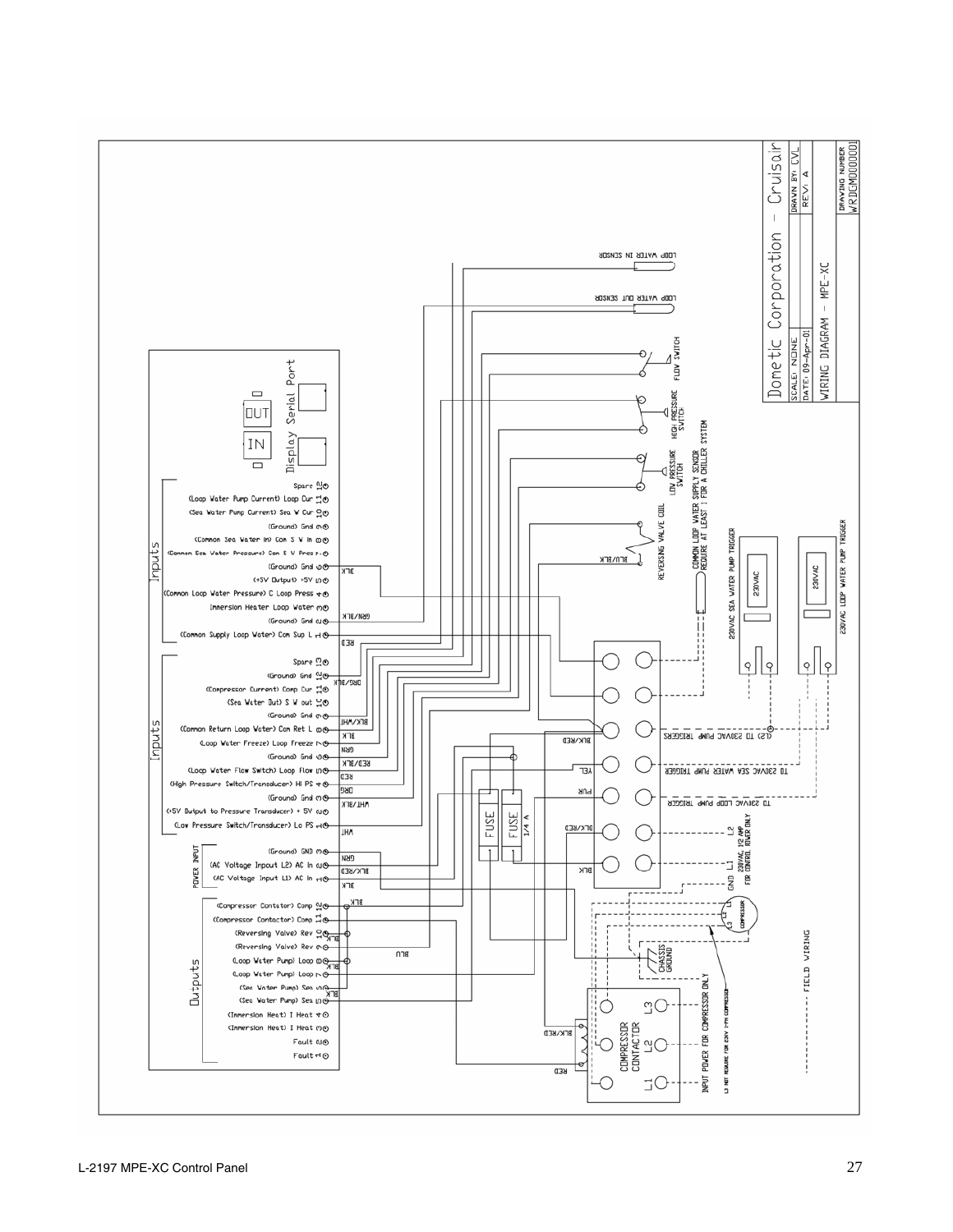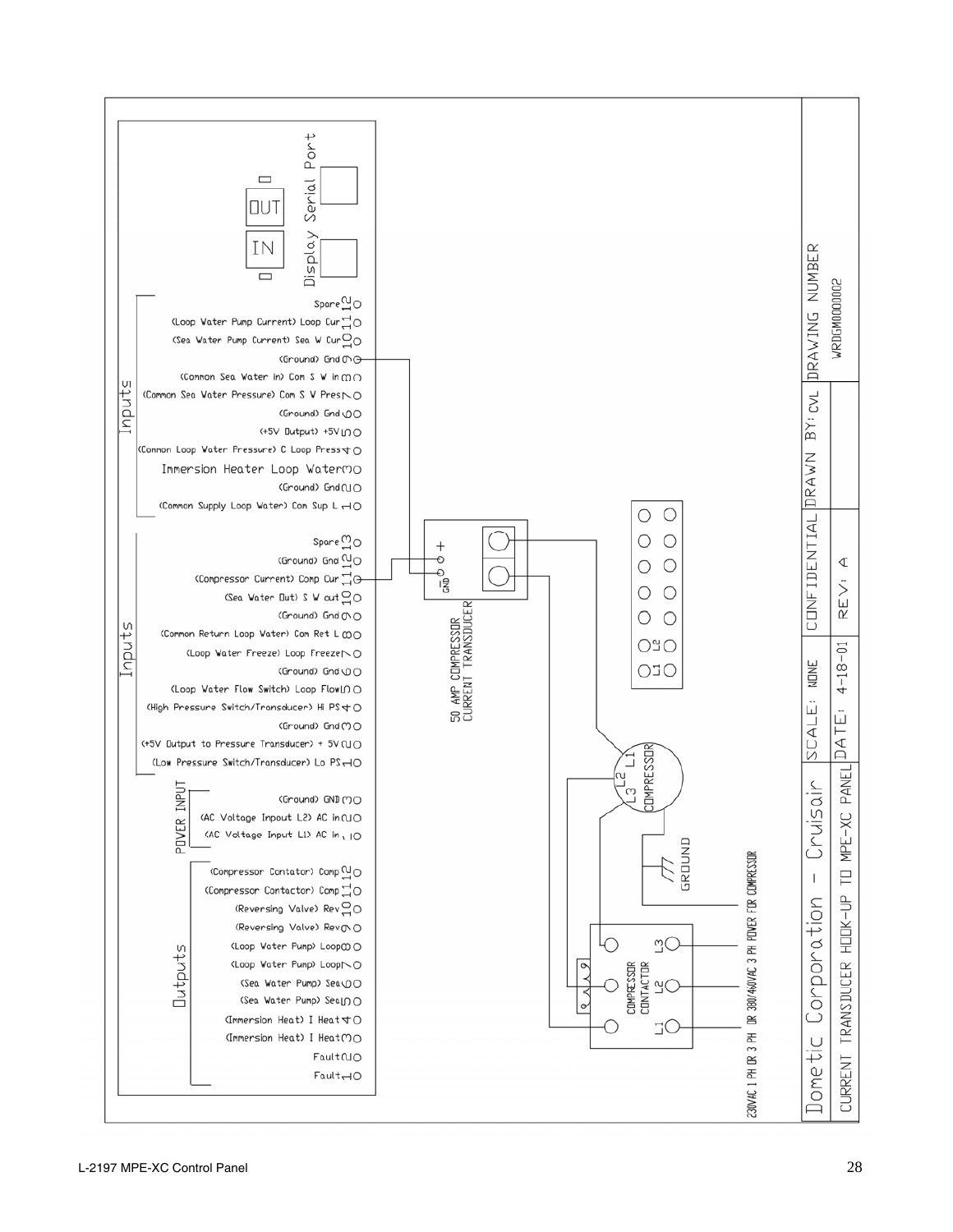